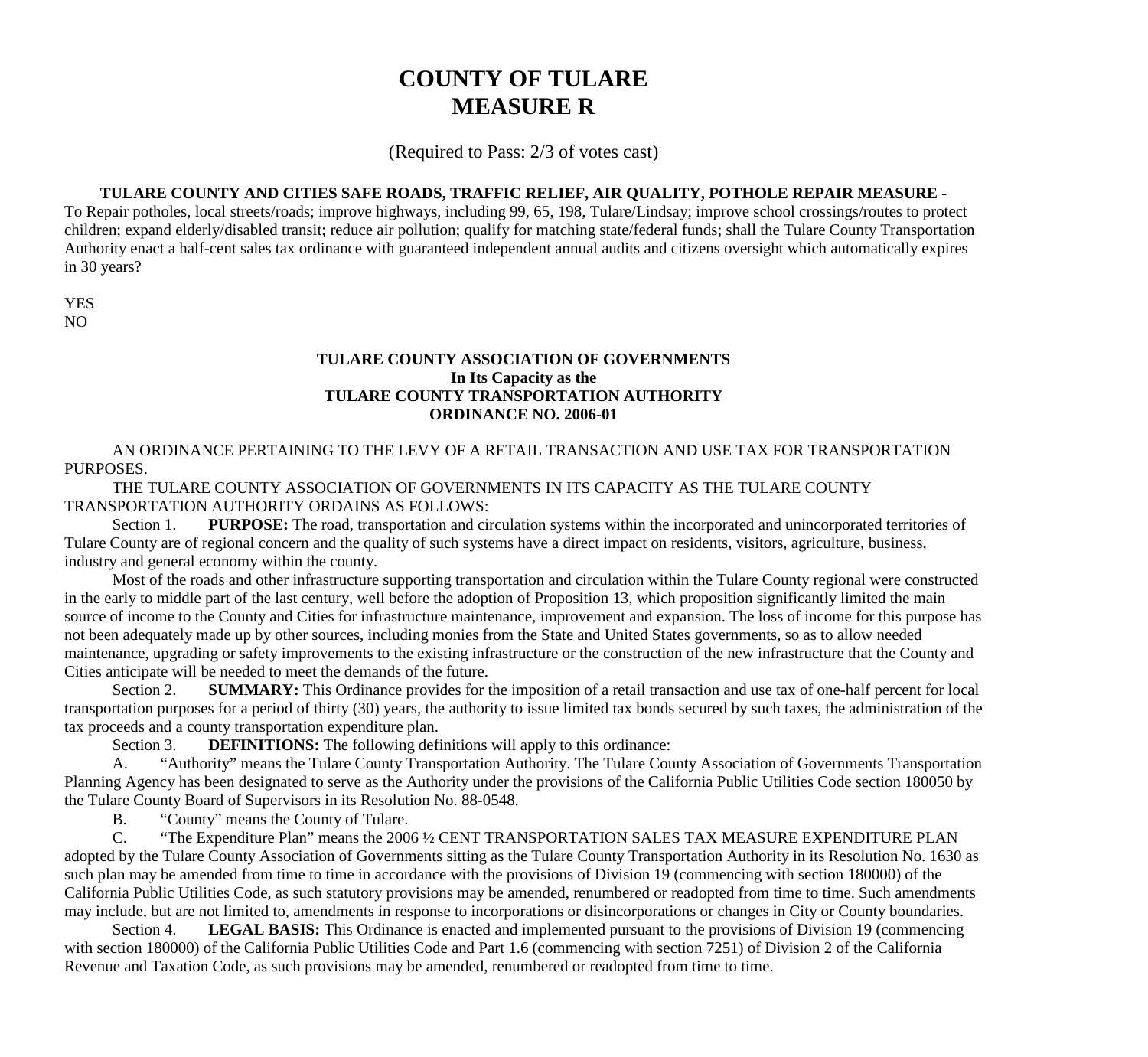Section 5. **IMPOSITION OF RETAIL TRANSACTION AND USE TAX:** Upon voter approval of this Ordinance in the ballot measure described below, the Authority shall impose within the incorporated and unincorporated territory of Tulare County, a retail transaction and use tax (herein referred to as "the tax") for transportation purposes in accordance with the provisions as provided in Division 19 (commencing with section 180000) of the California Public Utilities Code and Part 1.6 (commencing with section 7251) of Division 2 of the California Revenue and Taxation Code. The provisions of California Revenue and Taxation Code sections 7261 and 7262, as amended, renumbered or re-adopted from time to time are incorporated herein by reference as if set out in full.

Section 6. **TAX RATE AND DURATION:** The tax rate shall be one-half of one percent (0.5%) per dollar for a period of thirty (30) years commencing on the operative date of this ordinance. This tax shall be in addition to any other taxes authorized by law, including any existing or future state or local sales tax or transactions and use taxes.

Section 7. **PURPOSES FOR USE OF TAX:** The revenues derived from the tax shall be used for transportation purposes only and may include, but are not limited to, the administration of this Ordinance and the Expenditure Plan, including costs for initial and subsequent preparation and election, costs for legal actions related to the election, Ordinance and Expenditure Plan, and the costs and fees required for California State Board of Equalization services, and any and all costs and fees related to the transportation purposes set out in the Expenditure Plan. These purposes include expenditures for planning, environmental review, engineering and design costs, related special and expert consultant costs, and related right-of way acquisition and the administrative and legal costs associated therewith.

Section 8. **ALLOCATION:** After deduction of required State Board of Equalization fees and authorized administrative costs, revenues derived from the tax shall be allocated in accordance with the Expenditure Plan.

Section 9. **CONTRIBUTIONS FROM NEW DEVELOPMENT:** No revenue generated from this tax shall be used to replace fair share contribution from new development.

Section 10. **ADMINISTRATION OF PLANS:** The Authority shall impose and collect the tax, and shall administer the Expenditure Plan consistent with the provisions and priorities of the Expenditure Plan and consistent with the legal basis and authority cited herein.

Section 11. **MANDATED TAXPAYER SAFEGUARDS:** The following taxpayer safeguards set and described in detail in the expenditure are mandated and shall be implemented and followed throughout the life of this tax and period of collection.

A. **Citizens' Oversight:** A Citizens' Oversight Committee shall be formed as set out in Appendix C to the Expenditure Plan.

B. **Administrative Costs:** The Authority shall expend only that amount of funds derived from the tax that is necessary and reasonable to carry out its responsibilities for auditing, administrative expenses, staff support and contract services as provided in Appendix A of the Expenditure Plan. In no event, shall the funds expended annually for salaries and benefits of the Authority Staff exceed one percent (1%) of the annual net amount of the revenue raised by the tax.

C. **Maintenance of Effort:** The Authority, by enactment of this Ordinance, intends the additional funds provided government agencies by the tax measure to supplement existing local transportation revenues being used for street and highway purposes. This retail transaction and use tax revenue shall not be used to replace existing local road funding programs or to replace requirements for new development to provide for its own road needs. Under this Measure, funding priorities should be given to addressing current and future road and transit needs, easing congestion, improving roadway safety and mitigating environmental impacts associated with transportation demands.

Section 12. **BONDING AUTHORITY:** Upon voter approval of this Ordinance, the Tulare County Association of Governments in its capacity as the Authority shall have the authority and power, pursuant to Public Utilities Code section 180250 and following, as amended, renumbered or readopted from time to time, to sell or issue bonds or other evidence or instruments of indebtedness, including but not limited to, capital appreciations bonds, in the aggregate principal amount at any one time outstanding not to exceed the estimated proceeds of the tax as determined by the Expenditure Plan, and to secure such indebtedness solely by way of future collection of taxes for capital outlay expenditures for the purposes set forth in Sections 5, 6, 7, and 8 hereof, including the carrying out of transportation projects described in the Expenditure Plan.

Section 13. **ANNUAL APPROPRIATIONS LIMIT:** Upon voter approval of this Ordinance, the Tulare County Association of Governments, solely in its capacity as the Tulare County Transportation Authority, shall be subject to the government spending appropriations limit of \$100,000,000 as provided in Section 4 of Article XIIIB of the California Constitution and California Public Utilities Code section 180202. The Authority appropriations shall be subject to this limitation through any initial partial year and then the first full year during which this tax is imposed and collected. In every subsequent year, the Authority appropriations limit shall be determined as provided in Section 1 of Article XIIIB of the California Constitution.

Section 14. **ELECTION:** The Authority requests that the Tulare County Board of Supervisors call an election for the purpose of submitting the approval of this Ordinance and the imposition of this tax to the electors residing in the incorporated and unincorporated territories of Tulare County and consolidate the special election with Statewide General Election on November 7, 2006. The election shall be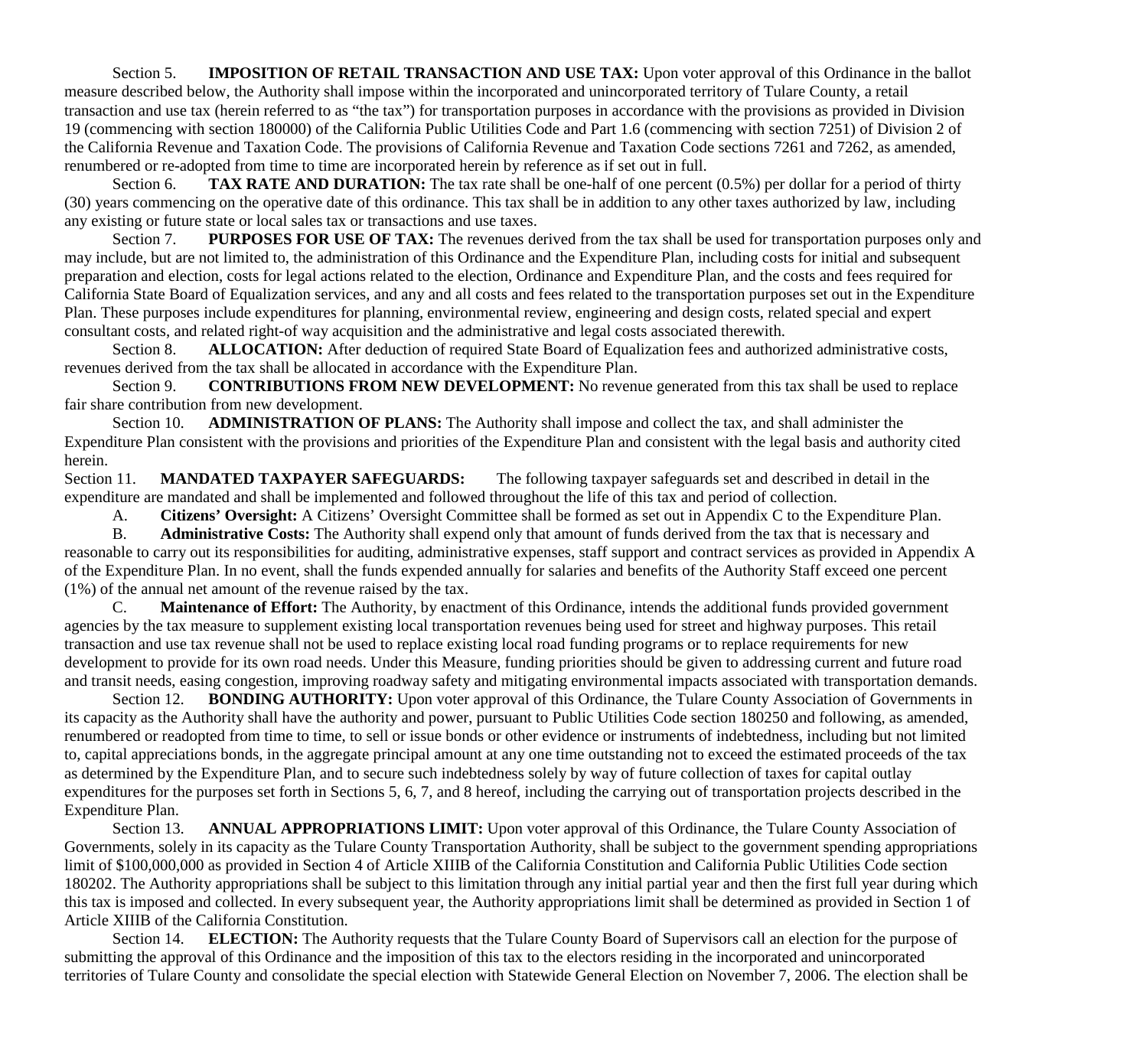called and conducted in the same manner as provided for by law for the conduct of elections by a county. The sample ballot to be mailed to the voters shall be the full proposition set out in attachment A and the voter informational handbook shall include this Ordinance and the entire Expenditure Plan. Two-thirds of the electors voting in such election must vote in favor of the proposition set out in Exhibit A in order for this Ordinance to become operative and to approve the imposition of this tax.

Section 15. **OPERATIVE DATES:** Subject to voter approval, this Ordinance shall be operative on the first day of the first calendar quarter commencing more than one hundred ten (110) days after the election and after the Tulare County Transportation Authority has entered into a contract with the State Board of Equalization to perform all functions incidental to the administration and operation of this Ordinance.

Section 16. **EXPENDITURE PLAN AMENDMENTS:** The Expenditure Plan may only be amended, if required, in accordance with the process set out in the Expenditure Plan and in California Public Utilities Code section 180207 as such section may be amended, renumbered or readopted from time to time. Until such amendments have been made pursuant to this process, the existing Expenditure Plan shall remain in full force and effect.

Section 17. **EFFECTIVE DATE:** The foregoing ordinance shall take effect thirty (30) days from the date of the passage hereof, and prior to the expiration of fifteen (15) days from the passage hereof shall be published once in the Times Delta, a newspaper printed and published in the County of Tulare, State of California, together with the names of the members of the governing Board of the Tulare County Association of Governments voting for and against the same.

THE FOREGOING ORDINANCE was passed and adopted by the members of the governing board of the Tulare County Association of Governments in its capacity as the Tulare County Transportation Authority on the 7<sup>th</sup> day of August, 2006, at a regular meeting of said board duly and regularly convened on said day by the following vote:

AYES: Ishida, Isherwood, Cox, Worthley, Maples, McKittrick, Boyer, Kimball, Hamilton, Ortega, Ritchie, McKinley,

Zimmerman, Dunbar NOES: Link

ABSENT: Macaulay

Tulare County Association of Governments In its Capacity as the Tulare County Transportation Authority s/ Chair Allen Ishida

ATTEST: GEORGE FINNEY Executive Secretary Tulare County Association of Governments

# **MEASURE EXPENDITURE PLAN**

# **IMPARTIAL ANALYSIS BY COUNTY COUNSEL**

Upon voter approval, section 180201 of the Public Utilities Code authorizes a local transportation authority to enact an ordinance imposing a retail transactions and use tax to supplement existing local revenue for local transportation purposes and projects. In order for the tax to be approved, two-thirds of the electors voting on this measure must vote in favor of the ordinance.

If this measure is approved, Ordinance No. 2006-01 of the Tulare County Transportation Authority ("TCTA") will be implemented, imposing a one-half (½) cent retail transactions and use tax countywide within Tulare County. The tax will be effective for thirty (30) years and may fund the construction, maintenance, improvement, and operation in Tulare County of streets, roads, and highways, and the construction, improvement, and operation of public transit systems as provided in the 2006 ½ Cent Transportation Sales Tax Measure Expenditure Plan ("Expenditure Plan") adopted by the TCTA. The Expenditure Plan may be reviewed and amended annually pursuant to section 180207 of the Public Utilities Code. A citizens' oversight committee shall be appointed to ensure that tax revenue is expended in accordance with the Expenditure Plan.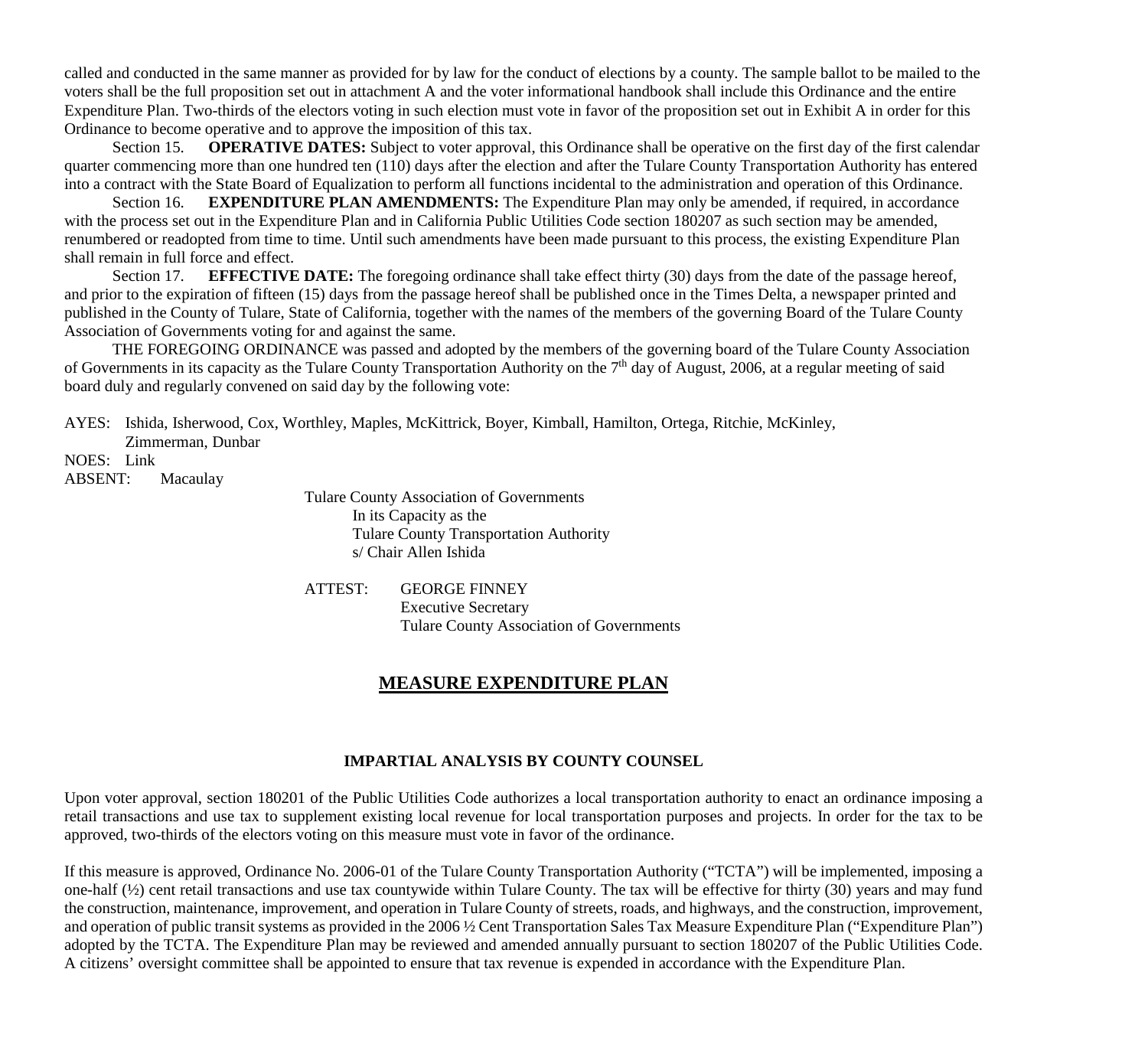If this measure is approved, the ordinance will be operative but the one-half  $\frac{1}{2}$  cent retail transactions and use tax cannot be levied earlier than one hundred ten (110) days after the date of the election.

If this measure is approved, the TCTA will also be given authority to issue bonds in the future if needed to finance capital outlay expenditures, as may be provided for in the Expenditure Plan, payable from the proceeds of the retail transactions and use tax. Pursuant to Public Utilities Code section 180250(b), the maximum bonded indebtedness that may be outstanding at any one time cannot exceed the estimated proceeds of the tax, as determined by the Expenditure Plan.

The TCTA's annual spending appropriations limit will be set by the measure at one hundred million dollars (USD \$100,000,000). TCTA will be subject to this limitation during any initial partial year and the first full year when the tax is imposed and collected. Thereafter, the TCTA's appropriations limit shall be determined as provided by section 1 of Article XIIIB of the California Constitution and other applicable laws.

This measure makes no change to existing laws but will add to existing laws a countywide ordinance imposing a one-half  $\frac{1}{2}$  cent retail transactions and use tax within Tulare County. The electors entitled to vote on this measure are the registered voters within Tulare County. If the measure is not approved by two-thirds of the votes cast on the measure, the measure will fail and the one-half  $(\frac{1}{2})$  cent tax will not be imposed.

KATHLEEN BALES-LANGE Tulare County Counsel

By: Moses Diaz Deputy County Counsel

## **ARGUMENT IN FAVOR OF MEASURE R**

Want to see your streets and potholes repaired? Vote **Yes on R**.

**Fact:** Hundreds of miles of Tulare County roads are falling apart and are badly congested.

**Fact:** Sacramento takes millions annually from Tulare County. Your gas tax money is repairing other people's roads. Vote YES on R for local control.

**Fact:** Unless we act now, our roads will get worse, making repairs more expensive.

**Yes on R** doubles the money available for highway and street repairs in Tulare County by qualifying us for hundreds of million of dollars in matching funds from state and federal governments.

Yes on R fixes local potholes and repairs and improves local streets and highways countywide – in the cities and rural areas – and creates jobs.

**Yes on R** improves our highways, including 99, 65, 198, Mooney Boulevard and the Tulare/Lindsay Highway.

Yes on R improves safety for our children by expanding school crossings, protecting them from speeding cars.

Yes on R expands elderly and disabled transit systems.

Yes on R improves public safety by shortening 9-1-1 response times, transporting victims to ERs before it's too late.

Yes on R reduces air pollution by adding clean fuel buses/vehicles, relieving traffic congestion, and building bike paths.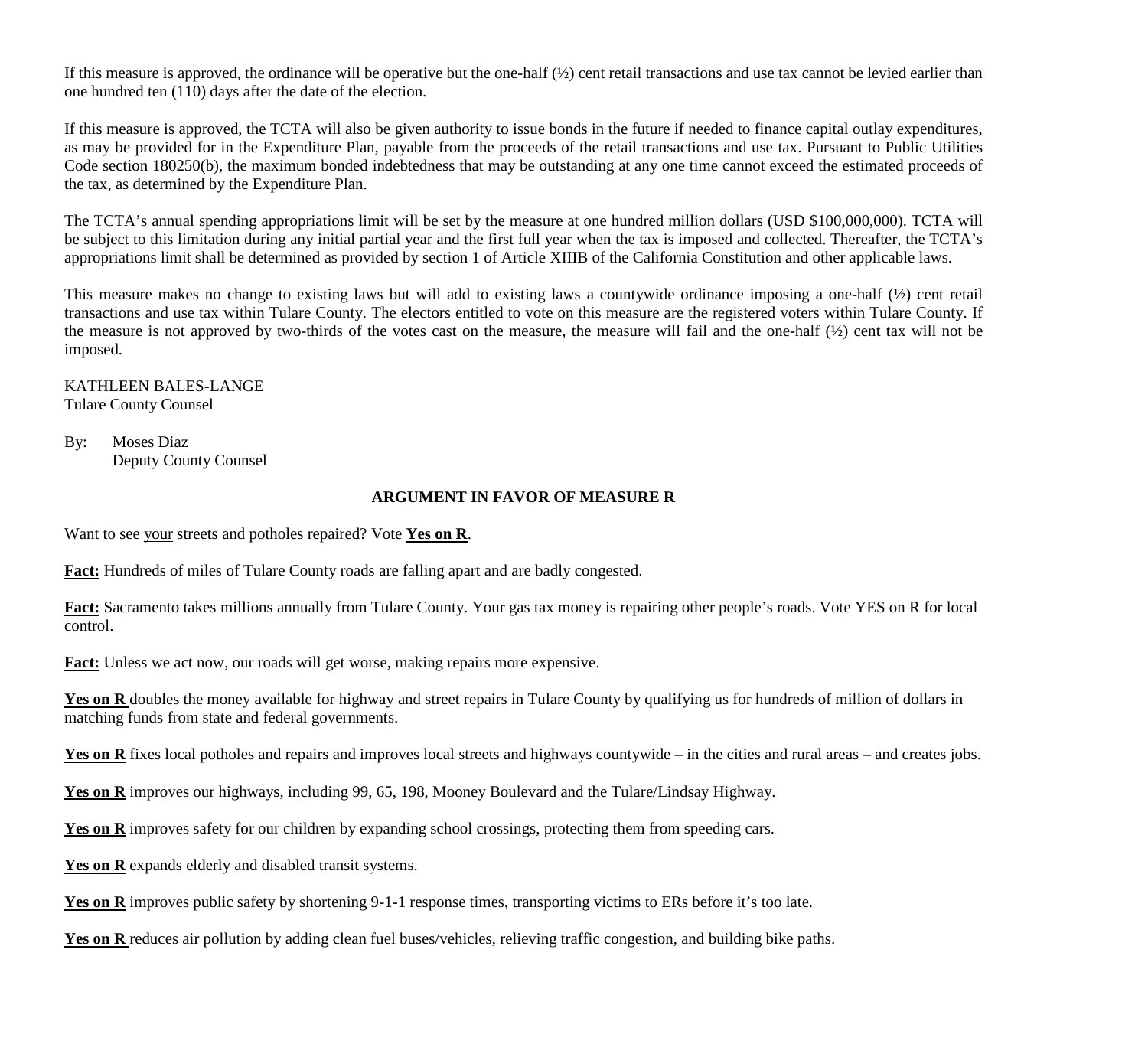Yes on R is fiscally accountable, with an Expenditure Plan specifying projects in every city and community, and includes independent annual audits and Independent Citizens Oversight. All monies must be placed within a restricted Trust Fund. Every dime generated by Measure R stays in Tulare County – and WON'T go to Sacramento.

# We won't have to wait years for improvements. Road repairs will begin within one year.

Join the Farm Bureau, our economic development organizations, police officers, firefighters, doctors, nurses, local City Councils and Chambers of Commerce -- **Vote Yes on R**. For projects in your area, visit www.voteroadrepair.com

- s/ Phillip A. Cox, Tulare County Board of Supervisors District 3
- s/ Scot Hillman, Co-Chairman Committee for Better Roads
- s/ Keith Watkins, Tulare County Farm Bureau President
- s/ J. Steven Worthley, Tulare County Board of Supervisors, Chairman
	- s/ Joseph T. McKittrick, Dinuba City Council Vice-Ma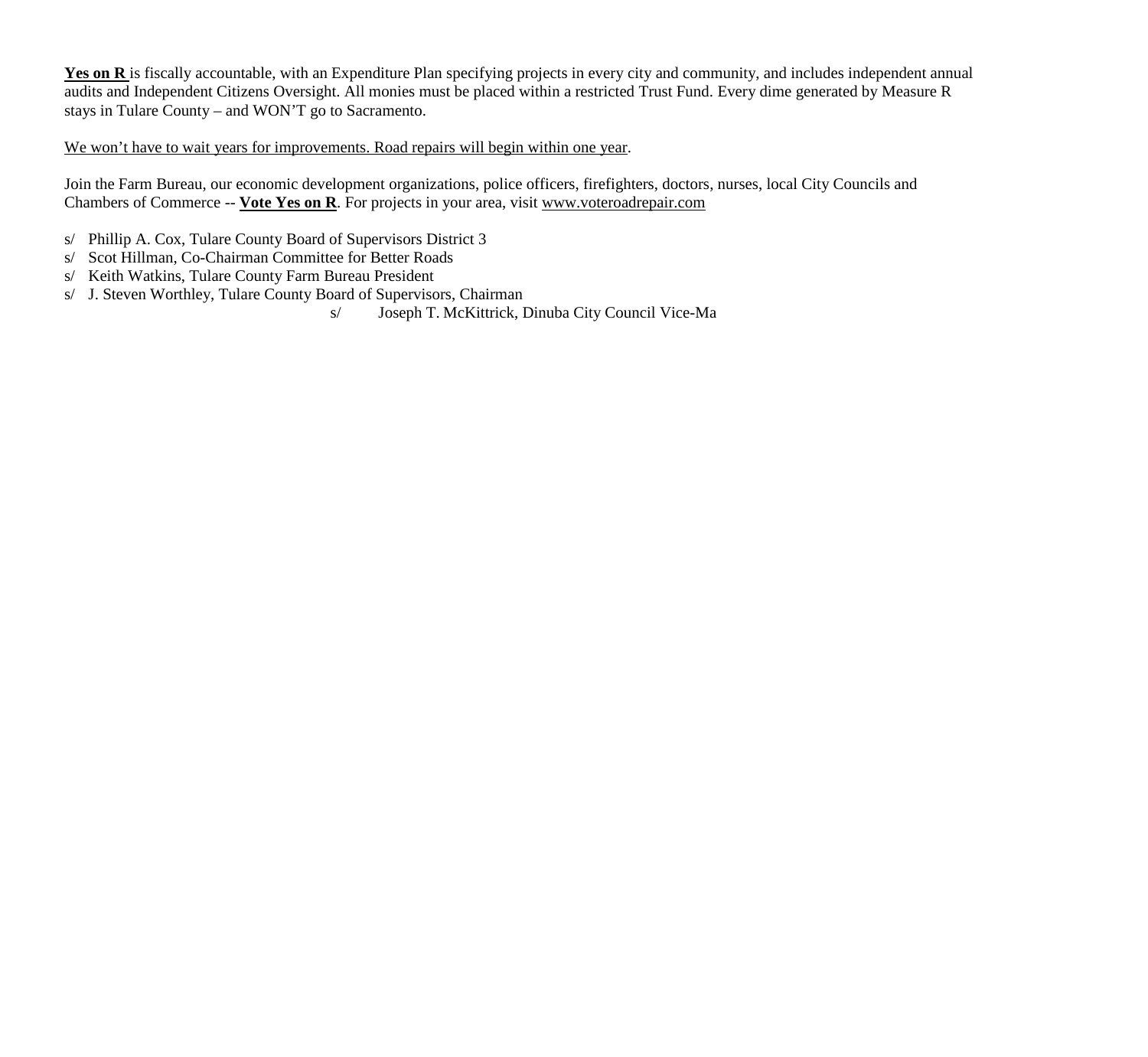# *FINAL 2006 ½ CENT TRANSPORTATION SALES TAX MEASURE EXPENDITURE PLAN*

# **PREPARED BY:**  TULARE COUNTY ASSOCIATION OF GOVERNMENTS 5961 S. MOONEY BLVD. VISALIA, CA 93277

# **ADOPTED BY:**  TULARE COUNTY TRANSPORTATION AUTHORITY JULY 24, 2006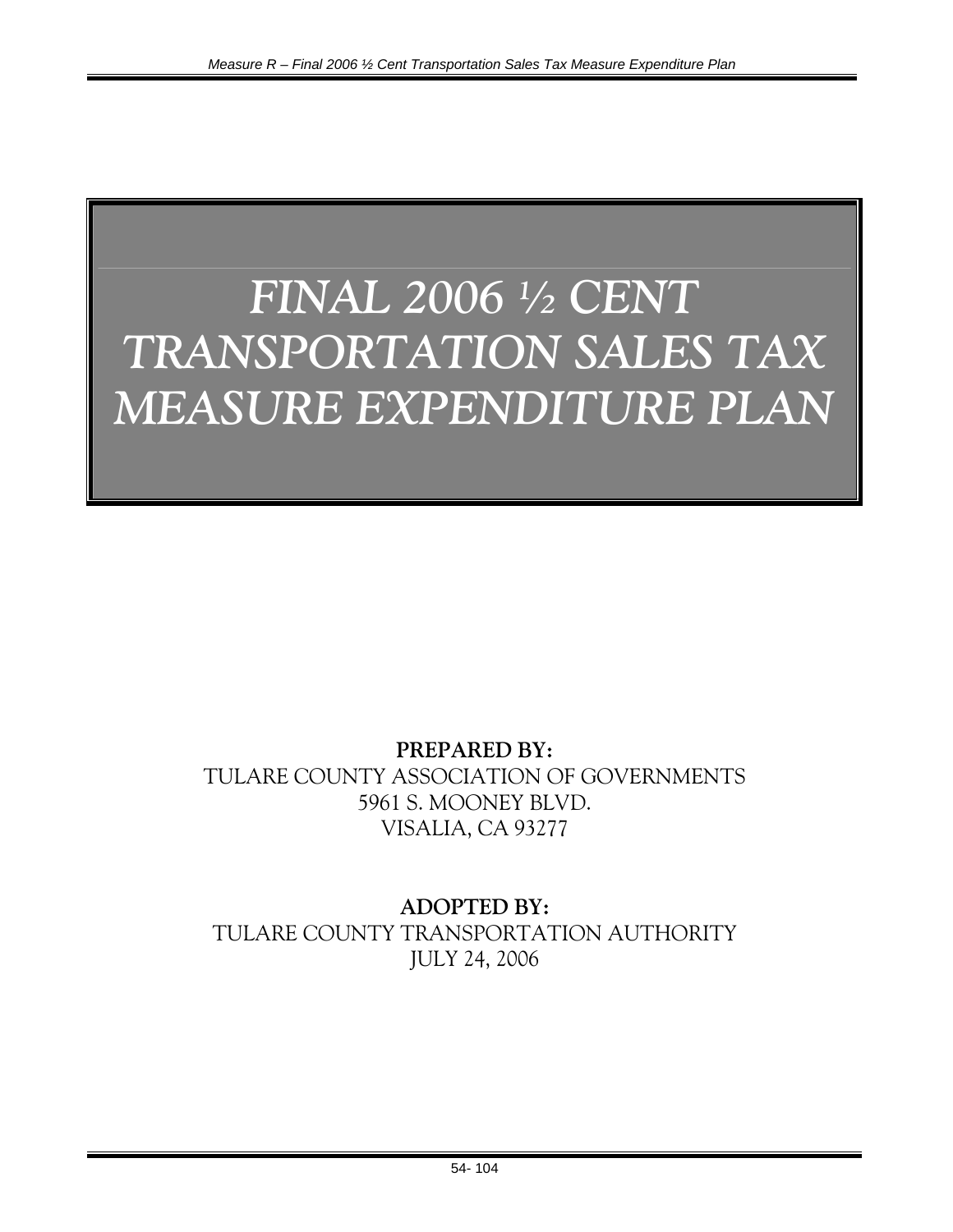*Table of Contents* 

| <b>Introduction</b>                         | $54-106*$ |
|---------------------------------------------|-----------|
| <b>Overview – The Expenditure Plan</b>      | 54-106    |
| <b>Responding to Public Needs</b>           | 54-107    |
| <b>Anticipated Measure Revenues</b>         | 54-108    |
| Road Map for the Work Plan: What We Will Do | 54-108    |
| <b>Expenditure Plan Projects</b>            | 54-110    |
| <b>For Further Information</b>              | 54-117    |

*Appendices* 

| Appendix A – Plan Administration                  | 54-120 |
|---------------------------------------------------|--------|
| <b>Appendix B – Implementing Guidelines</b>       | 54-125 |
| <b>Appendix C – Citizens' Oversight Committee</b> | 54-127 |

.*List of Tables* 

| 54-111 |
|--------|
| 54-112 |
| 54-113 |
| 54-114 |
| 54-115 |
|        |

# .*List of Figures*

| <b>Figure 1 Expenditures to Transportation Programs</b>                        | 54-106 |
|--------------------------------------------------------------------------------|--------|
| <b>Figure 2 Phase 1 Regional Projects</b>                                      | 54-118 |
| <b>Figure 3 County of Tulare Potential Candidate "Farm to Market" Projects</b> | 54-119 |

**\*** *Page numbers modified from original Expenditure Plan to reflect page numbers in Voter Information Pamphlet*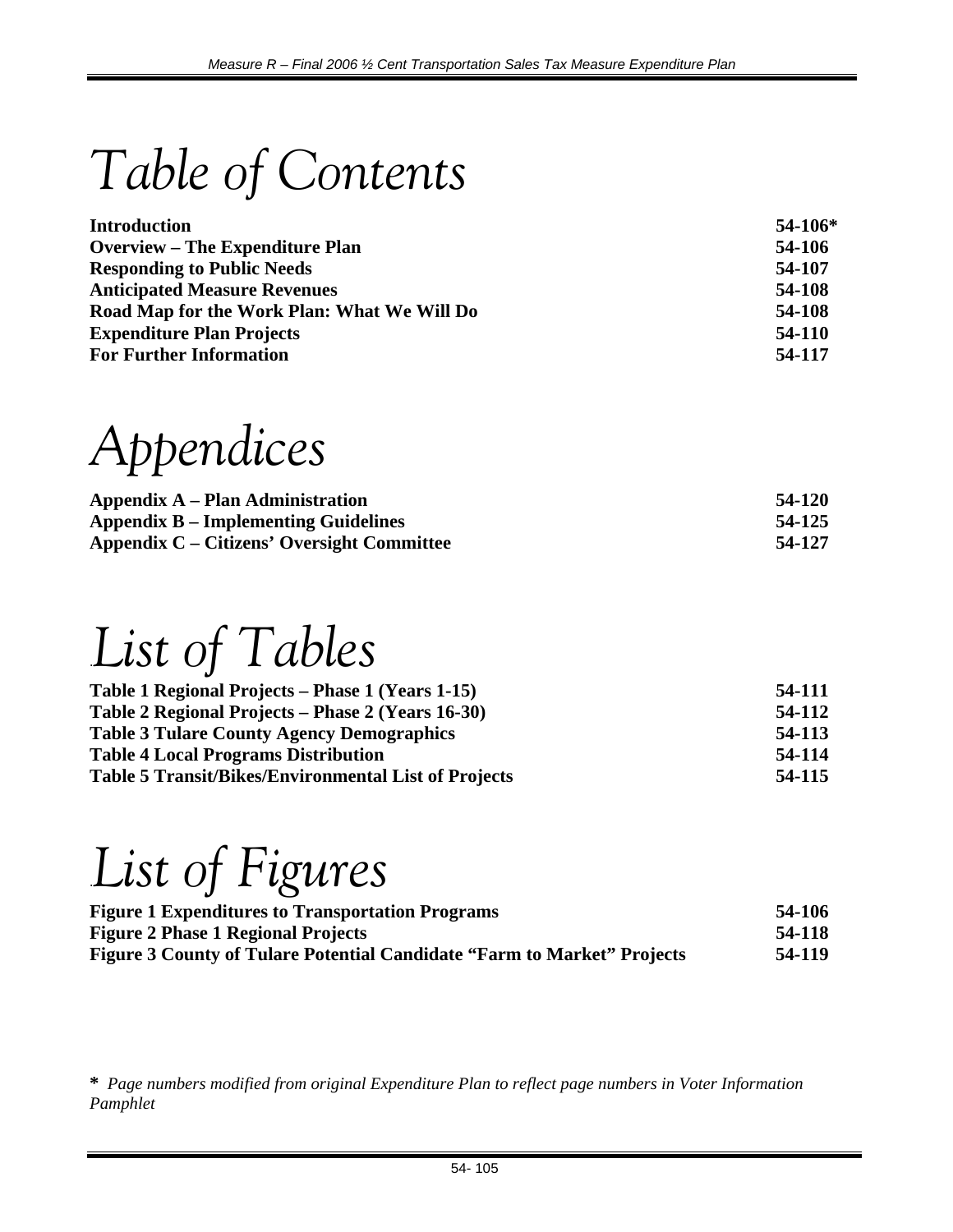# *Introduction*

A Tulare County 1/2 Cent Transportation Sales Tax Expenditure Plan was prepared to:

# **Guide more than \$652 million in transportation fund expenditures generated through the approval of a Tulare County's half-cent transportation sales tax over the next 30 years, if approved by voters in the November 2006 election.**

The Expenditure Plan, developed by the Tulare County Association of Governments (TCAG) and nine member agencies (Dinuba, Exeter, Farmersville, Lindsay, Porterville, Tulare, Visalia, Woodlake and the County of Tulare) representing diverse community interests, will address major regional transportation needs in Tulare County through the Year 2037 with the initiation of a ½ cent sales tax. TCAG considered established regional needs, projects identified by voters and input from all of the city/County member agencies. To ensure the Plan addressed transportation needs of all County residents, the Tulare County Association of Governments:

- Adhered to requirements contained in the Public Utilities Code 180000 et seq.;
- Reviewed other transportation sales tax measure programs recently passed in other counties (best practices review); and
- Reviewed established transportation needs in Tulare County.

# Overview - Expenditure Plan: Where the money will go

Figure 1 provides an overview of the proposed Expenditure Plan that outlines where the funds will be spent and what categories of projects will be funded. The funding categories include Regional Projects, Local Projects, Transit/Bicycle/Environmental and Administration. The formulas and breakdown of the expenditures were approved by the Tulare County Association of Governments. The proposed 30-year Transportation Measure is expected to generate a total of \$652 million. Half of this amount is allocated for Regional Projects. The Regional projects are established from the adopted Regional Transportation Plan (RTP) approved by all member agencies in Tulare

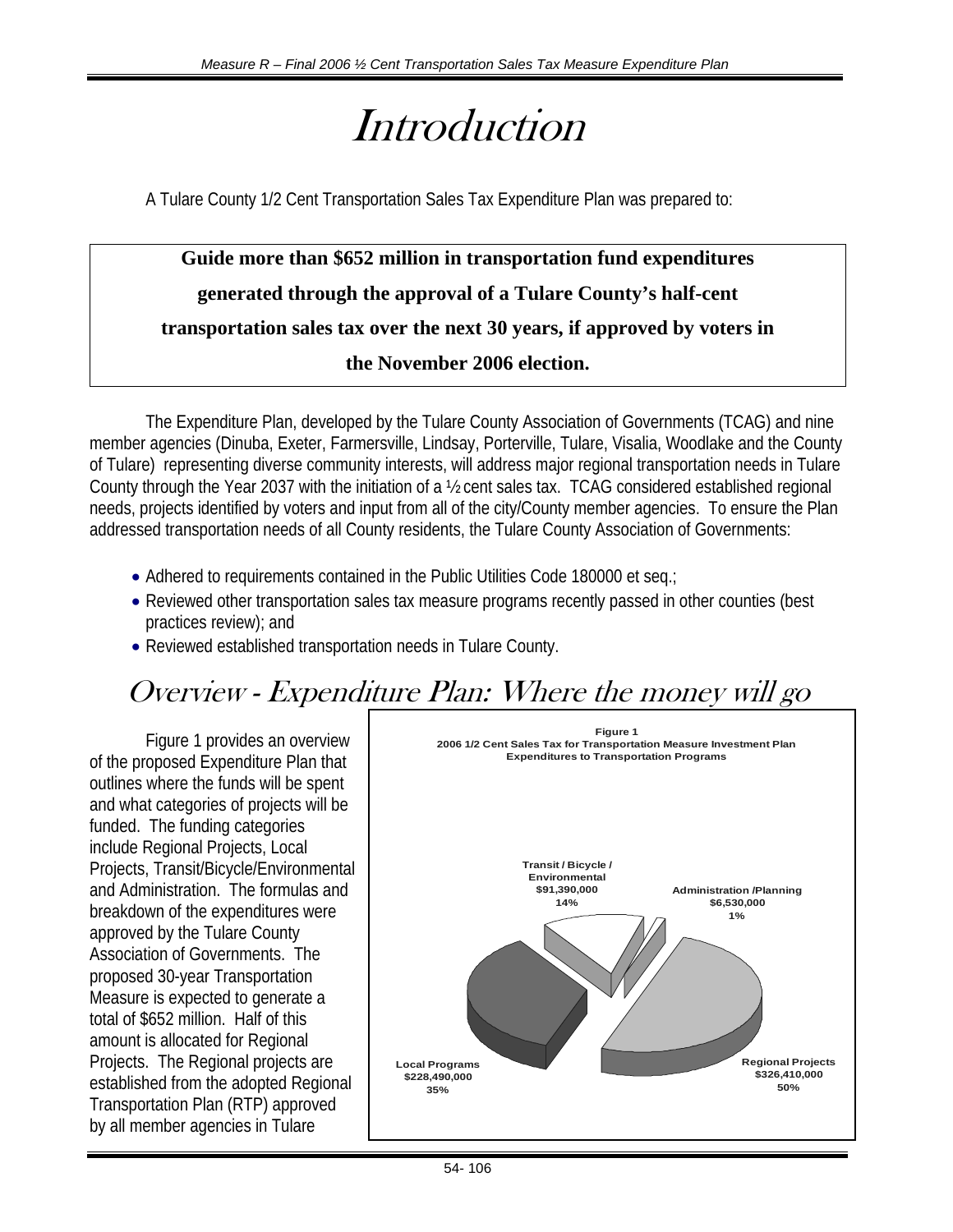County. The projects within the RTP were selected through a process that evaluated safety, performance measures and cost effectiveness. The Regional Transportation Plan is updated every two years with 25 years of transportation projects. Many of the projects provide benefits for multiple jurisdictions such as interchange improvements, regional widening projects and environmental mitigation measures.

Referencing Figure 1, the allocations consider the many diversified transportation needs of Tulare County and have the following components, as shown:

- 35% of the expected Transportation Measure funds are allocated to "Local Programs". Due to the diverse needs of the cities and the County, the Local Programs category was created. The Local Programs category allows each of the member agencies to develop a priority list of projects based on community needs. This allows each jurisdiction, flexibility to determine local needs. This category will allow funding for projects ranging from "pot-hole repair", road rehabilitation and freeway interchange improvements.
- 14% of the funds are directed to Transit, Bike/Pedestrian and Environmental projects. The program contains important projects to link the regional bike systems, provide increased transit service and an investment in environmental mitigation.
- The remaining 1% of the total expected Transportation Measure funding is directed to program implementation activities.

Details regarding the implementation of each of the programs are provided in Appendix A and B.

# Responding to Public Needs

Two-thirds (67%) voter approval is necessary to pass the Transportation Measure in November 2006. In order to ensure that Tulare County Association of Governments is on target with this Expenditure Plan, voters and community residents were initially surveyed to determine support for a new Transportation Measure. The Voters of Tulare County responded with strong support to impose a sales tax which would lead to transportation improvements in Tulare County.

Meeting the needs of Tulare County residents requires leveraging State and Federal expenditures with local resources. Even with passage of the Measure there will not be enough funding available to address the more than \$1.5 billion in transportation needs. The Transportation Measure will generate slightly more than \$652 million over the next 30 years to address a portion of this need. Therefore leveraging additional federal and state dollars, beyond what the region expects, is critical. Most State and Federal grants require a match. Agencies that pass transportation sales tax measures are referred to as "Self-Help" and can generate the revenues for a match. Similar measures throughout the Valley and California have been very successful in this regard. Such measures have been viewed as the most important transportation programs ever approved by voters in those counties. Tulare County needs to become a "Self-Help" County.

 The cities, the County of Tulare, and TCAG worked together to develop the Expenditure plan categories of funding, the list of regional projects, list of transit/bike/environmental projects and other key components. Regional Projects were first based on the adopted Transportation Plan approved by all agencies. A list of other regional projects was prepared that could be funded if additional revenues were received. All of the cities and County worked together to develop the Regional Program distribution. In response to the public survey the cities and the County developed a list of bike, transit, and environmental projects.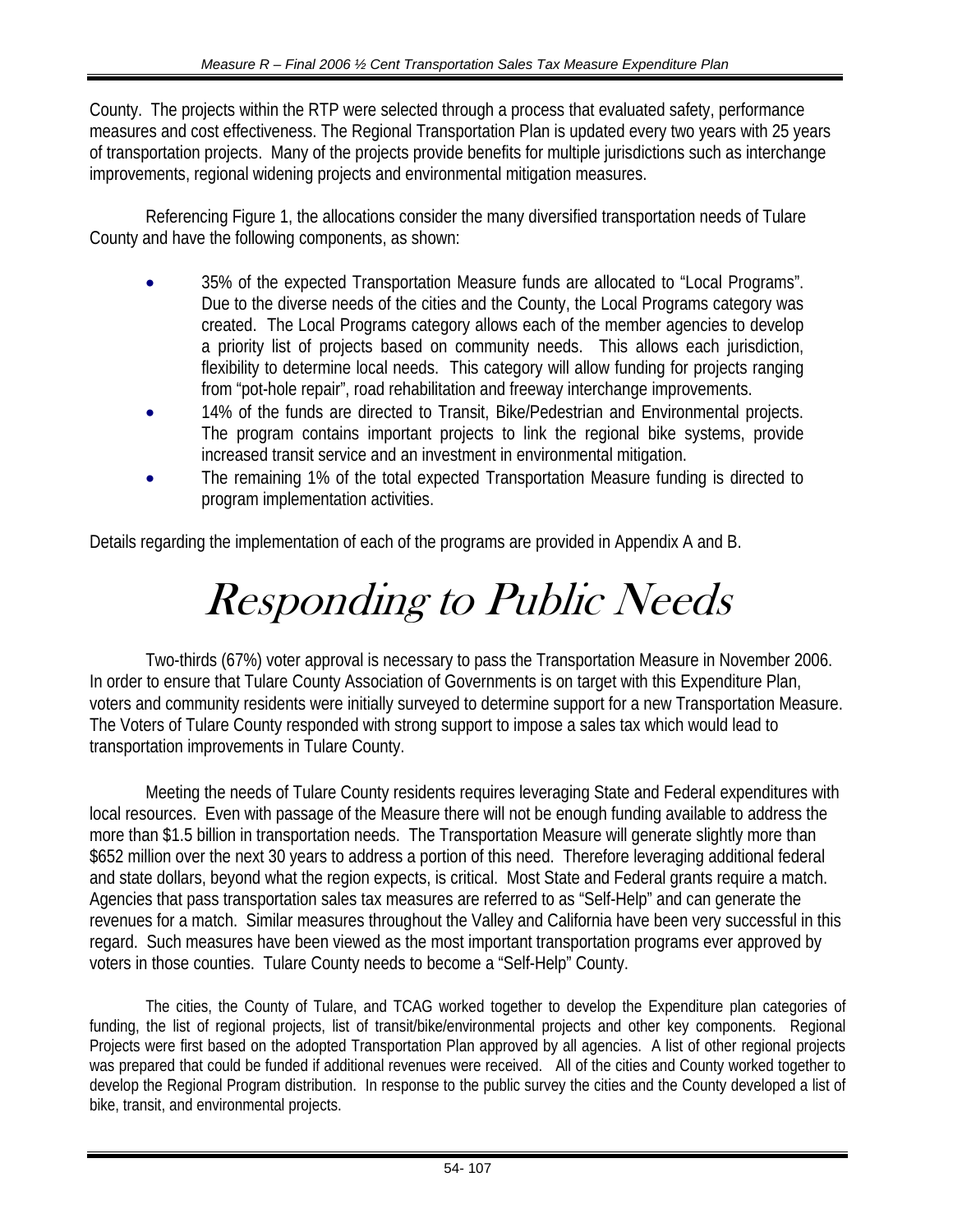# **Annual Audit of Transportation Measure Programs**

The Transportation Measure expenditures and accounts of the local agencies and the Authority will be audited on an annual basis by an independent audit firm retained by Tulare County Association of Governments. Appendix A provides additional detail regarding the Transportation Measure audit process.

# **Citizen Oversight**

To inform the public and to ensure that the Transportation Measure revenues and expenditures are spent as promised to the public, a Citizens' Oversight Committee would be formed by TCAG as part of the new Transportation Measure. Details regarding the Committee are provided in Appendix C.

# Anticipated Measure Revenues

If voters approve the Transportation Measure on November 7, 2006, they will allow TCAG to impose a ½ cent retail transaction and use tax for 30 years (between April 1, 2007 and March 31, 2037). The Transportation Measure Sales Tax will:

*Provide \$652.8 million in new revenues for transportation improvements according to financial projections through the year 2037.* 

This estimate considers current sales tax receipts (with no growth rate in sales tax proceeds) through March 2037. Since the project funding is shown in current dollars, the projected revenues are shown in current dollars. The allocation of projected sales tax revenues to specific types of transportation funding programs and improvement projects is described in the following sections of this Expenditure Plan. A Strategic/Work Plan detailing current transportation projects will be updated every two (2) years to adjust the projection of sales tax receipts, ensuring that the projections are consistent with future expenditures and promises made in this initial Expenditure Plan. TCAG will have the option of issuing bonds to deliver Transportation Measure projects and programs contained in this Expenditure Plan to reduce project costs by delivering them earlier.

# Road Map for the Work Plan: What We Will Do

Through many weeks of intense discussion and hard work, the following Transportation Measure funding program commitments were developed by the Tulare County Association of Governments and member agencies. TCAG realized that providing funds for all modes of transportation would meet the quality of life intent of the new Transportation Measure. This would in turn enable agencies within Tulare County to address the needs of residents, businesses, and major industries over the 30-year life of the Transportation Measure. The Expenditure Plan will:

*Provide funds for regional road improvements, public transit, rehabilitate existing roads and other transportation programs that improve mobility and air quality within the County and each of the cities.* 

 Expenditure Plan programs are detailed in Tables 1 through 4. Implementing Guidelines for each of the four (4) Expenditure programs described on the next page are contained in Appendix B.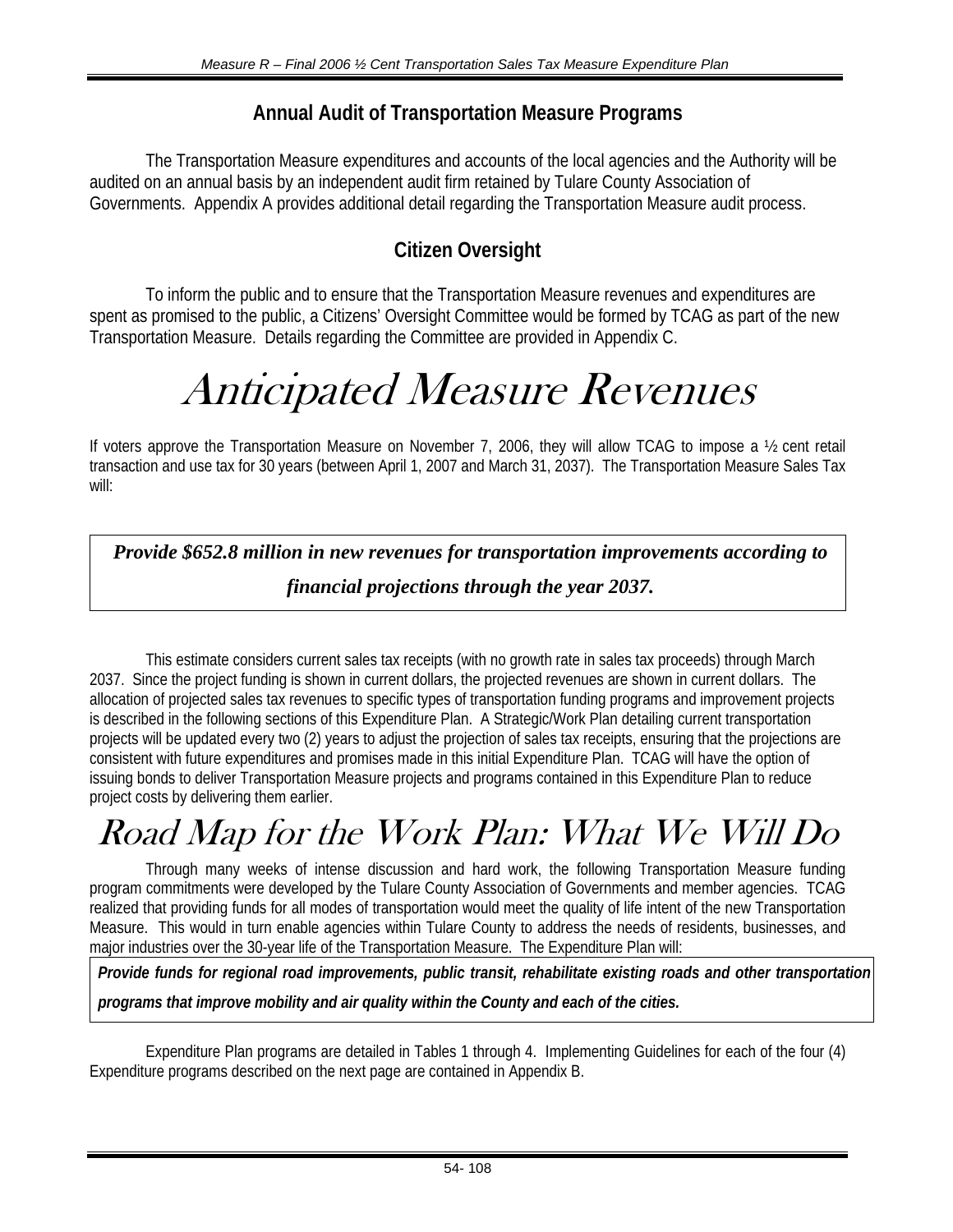# **REGIONAL PROJECTS (Regional Transportation Program) - \$326.4 million or 50%.**

Authorizes major new projects to:

Improve freeway interchanges

Add additional lanes

Increase safety

1

 $\overline{\mathcal{C}}$ 

3

Improve and reconstruct major commute corridors

These projects provide for the movement of goods, services, and people throughout Tulare County. Major highlights of this Program include the funding of Regional projects through out the County. There are two phases. Phase 1 contains projects planned to be funded in the first 15 years and Phase 2 are projects expected to be funded in years 16 through 30. A map showing the regional Projects for Phase 1 may be found on Figure 2.

Funds can be used for all phases of project development and implementation. Projects in both Phase 1 and Phase 2 are expected to be completed within the life of the Transportation Measure. This funding program requires matching funds from the State Transportation Improvement Program (STIP) administered locally through TCAG. If funding is received beyond revenue projections in the first 15 years, projects from the Phase 2 list would be advanced.

# **LOCAL TRANSPORTATION PROGRAM - \$228.4 million or 35%.**

The goal is to improve each individual city's and the County's local transportation systems.

*\$35% or \$7.6 million a year* has been guaranteed for local determined projects. Each City and the County will receive funding based on a formula using population, maintained miles, and vehicles miles traveled. The funding will help cities and the County to meet scheduled maintenance needs and to rehabilitate their aging transportation systems.

Potential uses include: Pothole repair Repave streets Bridge repair or replacement Traffic signals Add additional lanes to existing streets and roads Improve sidewalks Separate street traffic from rail traffic

The local agencies in Tulare County know what their needs are and how best to address those needs. Funds can be used for all phases of project development and implementation. The County of Tulare would use the Local Transportation Program funds to create a "Farm to Market" program. Specific Local Transportation Program highlights and implementing guidelines are described in Appendix B.

## **TRANSIT/BIKES/ENVIRONMENTAL MITIGATION PROGRAM (Multi-Modal Transportation Program) - \$91.3 million or 14%.**

The goal of this program is to expand or enhance public transit programs that address the transit dependent population, improve mobility through the construction of bike lanes and have a demonstrated ability to get people out of their cars and improve air quality and environment. This funding program requires matching funds from the Congestion Mitigation and Air Quality (CMAQ) and Transportation Enhancement (TE) Programs administered locally through TCAG. To accomplish this important goal:

Funding is provided to transit agencies within the County to expand transit services. Funding would be provided for regional bike routes through out the County. Other uses include: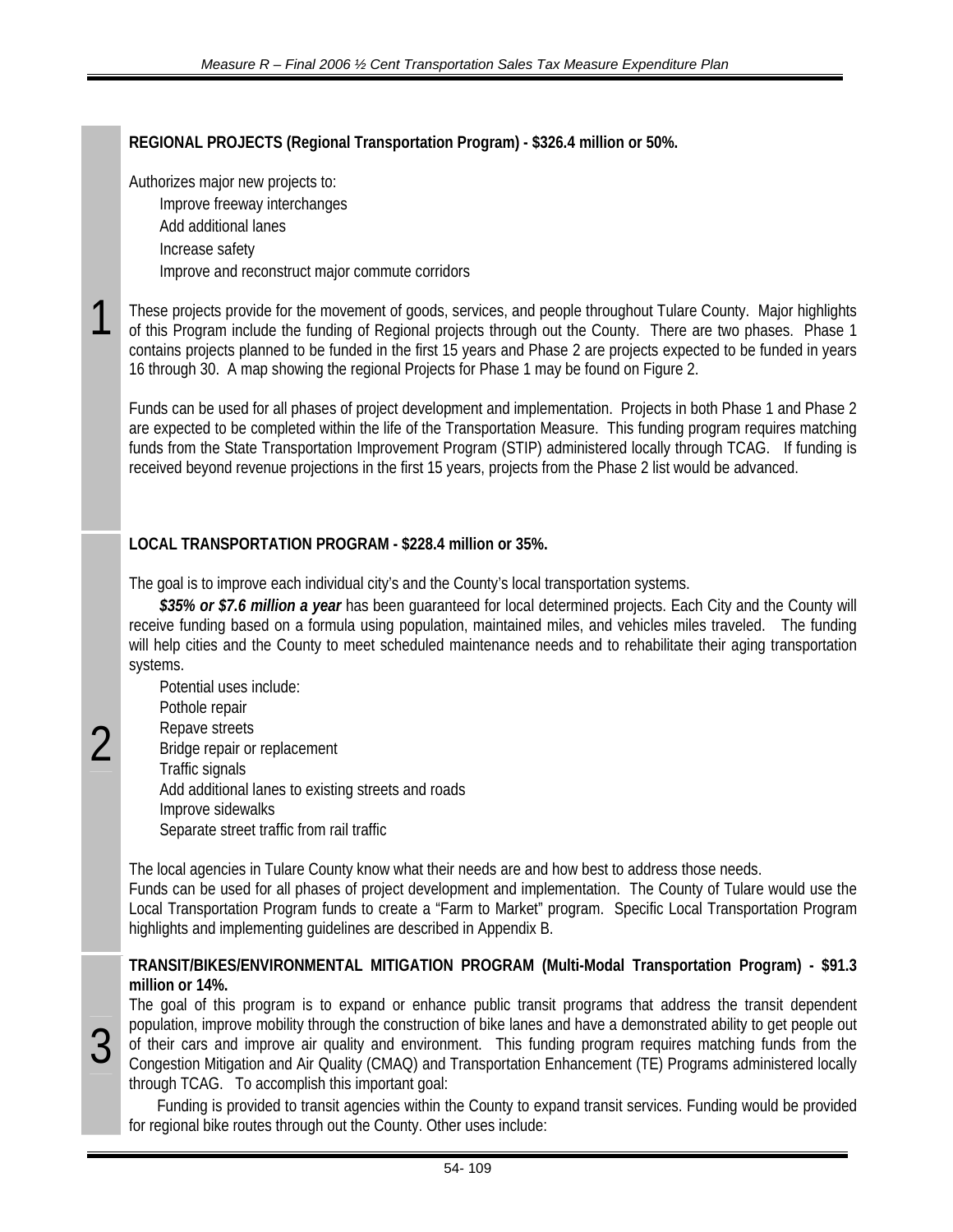New routes to enhance existing transit service Low emission buses Night and weekend service Bus shelters and other capital improvements Safer access to public transit services Regional bike routes Environmental Mitigation Preliminary Light Rail investment

Specific Transit Enhancement Program highlights and implementing guidelines are also described in Appendix B.

# **ADMINISTRATION AND PLANNING PROGRAM - \$6.5 million or 1%***.*

Transportation Measure funding is provided to TCAG to:

Prepare Strategic/Work Plan updates

4

Develop funding allocation requirements

Administer and conduct specified activities identified in the other three (3) programs described above Prepare Annual Transportation Measure Report and contract for an independent audit

# *Expenditure Plan Projects*

This section identifies priority regional street and highway improvement projects to be implemented over the life of the Measure or by the year 2037. The projects would be funded with Measure, State Transportation Improvement Program (STIP), and/or other transportation funding.

Phase 1 capacity increasing street and road projects to be addressed in this Program are included in Table 1 and graphically displayed in Figure 2. Phase 2 projects are included in Table 2. Phase 1 projects are projected for funding for the first 15 years of the Measure and Phase 2 projects are projected to be funded in years 16 through 30. These projects will be funded using:

- Measure funding (approximately *\$324 million*).
- A portion of State Transportation Improvement Program (STIP) funding expected over the 30-year Measure or approximately *\$587 million. (conservatively estimated based on recent state funding history)*
- Other sources including local contributions totaling **\$2.9 million**

These funding sources together result in slightly more than **\$903 million** available for Phase 1 and Phase 2 Regional projects. Phase 2 projects are considered for advancement if additional funding is available and the projects are amended in to the current Regional Transportation Plan. During preparation of the biennial Strategic/Work Plan Updates, TCAG will develop a detailed improvement program that specifies the timing and delivery of projects or funding order considering project cost benefit, project readiness, and funding availability. A description of funding commitments and implementing guidelines for the Regional Program are provided in **Appendix B**.

54- 110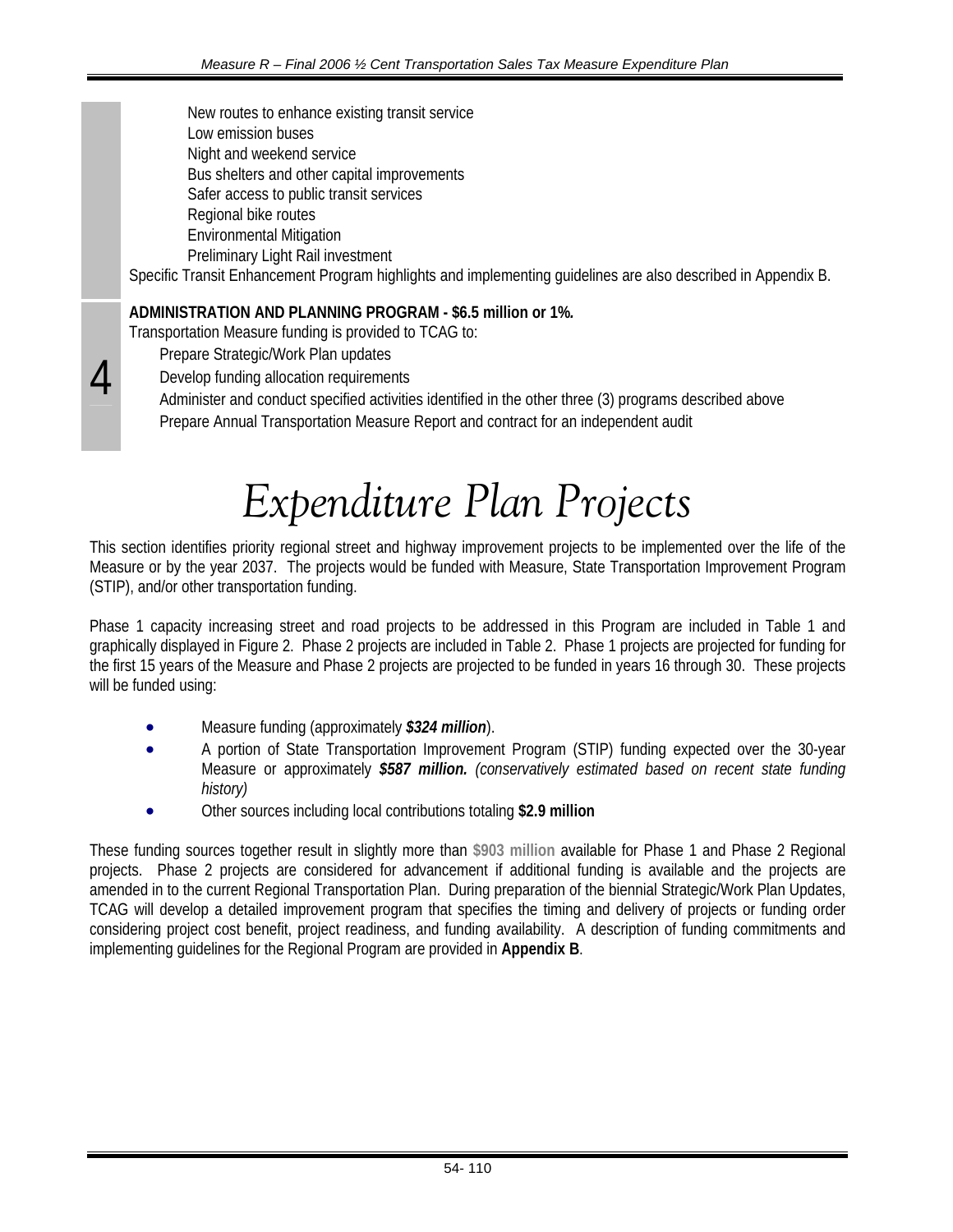| Project                        | Limits                    | Description            | Total         |
|--------------------------------|---------------------------|------------------------|---------------|
| SR-63                          | Packwood Creek to SR-198  | Widen to 6 lanes       | \$19,000,000  |
| Road 80                        | Avenue 304 to Avenue 340  | Widen to 4 lanes       | \$16,000,000  |
|                                | Avenue 340 to Avenue 380  | Widen to 4 lanes       | \$22,500,000  |
|                                | Avenue 380 to Avenue 416  | Widen to 4 lanes       | \$21,600,000  |
| <b>Road 108</b>                | phase 1/Tulare limits     | Widen to 4 lanes       | \$4,000,000   |
|                                | phase 2/Visalia limits    | Widen to 4 lanes       | \$4,000,000   |
|                                | phase3/County limits      | Widen to 4 lanes       | \$14,000,000  |
| Plaza Drive                    | SR-198 to Ave 304         | Widen to 4/6 lanes     | \$14,000,000  |
| Avenue 416                     | Road 56 signal            | Signal                 | \$1,300,000   |
|                                | <b>Euclid to Snyder</b>   | Widen to 4 lanes       | \$9,000,000   |
|                                | Road 64 to Road 72        | Widen to 4 lanes       | \$11,400,000  |
|                                | Road 32 to Road 64        | Widen to 4 lanes       | \$30,000,000  |
|                                | Kings River Bridge        | Widen to 4 lanes       | \$10,000,000  |
| SR-65                          | Phase 1/Ave 96 to SR-190  | Widen to 4 lanes       | \$36,500,000  |
|                                | Phase 2/Ave 56 to Ave 96  | Widen to 4 lanes       | \$20,000,000  |
|                                | Phase 3/C, line to Ave 56 | Widen to 4 lanes       | \$36,000,000  |
| SR-65 (Spruce)                 | SR-137 to SR-198          | Widen to 4 lanes       | \$100,000,000 |
| Scranton/Indiana               | Scranton/Indiana          | Widen to 4 lanes       | \$3,000,000   |
| <b>Caldwell Ave</b>            | SR-99 to Mooney Blvd.     | Widen to 4 lanes       | \$15,000,000  |
|                                | Santa Fe to Orange Ave    | Widen to 4 lanes       | \$40,000,000  |
| SR-216 (Houston)               | Lovers Lane to Ave 152    | Widen to 4 lanes       | \$15,000,000  |
| <b>Betty Drive Widening</b>    | SR-99 to Road 80          | Widen to 4 lanes       | \$7,000,000   |
| Betty Drive/SR-99              | I/C improvements          | Major I/C improvements | \$37,000,000  |
| Caldwell Ave/SR-99             | I/C improvements          | Major I/C improvements | \$25,000,000  |
| Cartmill/SR-99                 | I/C improvements          | Major I/C improvements | \$25,000,000  |
| SR-190                         | SR-99 to SR-65            | Passing lanes          | \$10,000,000  |
| <b>Total Regional Projects</b> |                           |                        | \$546,300,000 |

**Table 1 Summary of Regional Projects – Phase 1 (Years 1-15)** 

Notes:

1. The projects are not listed by priority

2. The projects have been approved by TCAG (cities/County) in the adopted 2004 RTP

3. Projects shown are the adopted regional projects for 30 years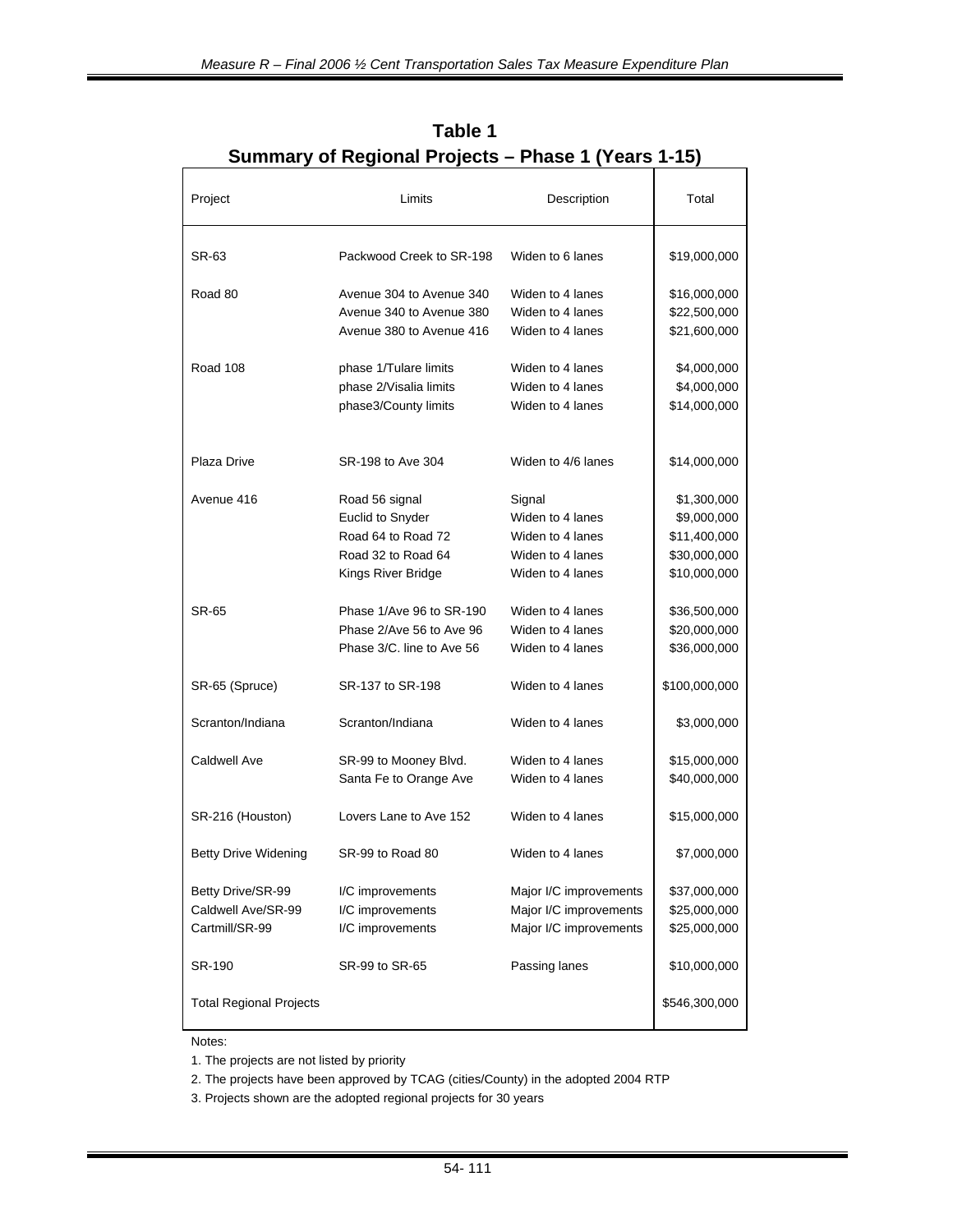| Summary of Potential Regional Projects - Phase 2 (Years 15-30) |                                      |                                      |               |  |
|----------------------------------------------------------------|--------------------------------------|--------------------------------------|---------------|--|
| Project                                                        | Limits                               | Description                          | Total         |  |
|                                                                | <b>Additional Project Requests</b>   |                                      |               |  |
| Riggin Ave.                                                    | Road 80 to SR-63                     | Widen to 4 lanes                     | \$14,000,000  |  |
| Alta Avenue                                                    | Sequoia to Avenue 432                | Widen to 4 lanes                     | \$6,000,000   |  |
| SR-190                                                         | SR-99 to SR-65                       | Widen to 4 lanes                     | \$60,000,000  |  |
|                                                                | (Various locations)                  |                                      |               |  |
| <b>Subtotal widening Requests</b>                              |                                      |                                      | \$80,000,000  |  |
| AgriCenter/SR-99                                               | I/C improvements                     | New I/C                              | \$17,000,000  |  |
| Paige/SR-99                                                    | I/C improvements                     | I/C improvements                     | \$25,000,000  |  |
| SR-99 (south county)                                           | various I/C improvements             | I/C improvements                     | \$6,000,000   |  |
| Shirk Street/SR-198                                            |                                      |                                      | \$9,000,000   |  |
| Akers Street/SR-198                                            | I/C improvements                     | I/C improvements                     | \$1,500,000   |  |
| Visalia 198 corridor                                           | I/C improvements<br>I/C improvements | I/C improvements<br>I/C improvements | \$20,000,000  |  |
| Lovers Lane/SR-198                                             | I/C improvements                     | I/C improvements                     | \$18,500,000  |  |
| Ave 148/SR-198                                                 | I/C improvements                     | New I/C                              | \$25,000,000  |  |
| Farmersville Blvd/SR-198                                       | I/C improvements                     | I/C improvements                     | \$30,000,000  |  |
|                                                                |                                      |                                      |               |  |
| Main Street/SR-190                                             | I/C improvements                     | all phases                           | \$18,000,000  |  |
| N. Grand./SR-65                                                | I/C improvements                     | all phases                           | \$20,000,000  |  |
| <b>Subtotal Interchanges</b>                                   |                                      | \$190,000,000                        |               |  |
| Synchronization                                                | various agencies & locations         | PS&E, ROW, CON                       | \$5,000,000   |  |
| Visalia Synchronization                                        | various locations                    | PS&E,ROW,CON                         | \$9,600,000   |  |
| Visalia Signals (7)                                            | various locations                    | PS&E,ROW,CON                         | \$1,400,000   |  |
| Rural Signals (8)                                              | various locations                    | PS&E,ROW,CON                         | \$3,081,250   |  |
| <b>Subtotal signals/Synchronization Requests</b>               |                                      |                                      | \$19,081,250  |  |
| Rural (County) Various                                         | Bridge improvements (County)         | all phases                           | \$17,000,000  |  |
| McAuliff/SR-198                                                | over crossing                        | all phases                           | \$14,000,000  |  |
| Ben Maddox/SR-198                                              | over crossing                        | all phases                           | \$2,800,000   |  |
| Santa Fe/SR-198                                                | over crossing                        | all phases                           | \$12,600,000  |  |
| <b>Betty Drive/RR</b>                                          | I/C improvements                     | all phases                           | \$15,000,000  |  |
| J Street/RR                                                    | over crossing                        | all phases                           | \$16,000,000  |  |
|                                                                |                                      |                                      |               |  |
| <b>Subtotal Overcrossings/Bridges</b>                          |                                      |                                      | \$77,400,000  |  |
| <b>Subtotal Project Costs:</b>                                 |                                      |                                      | \$366,481,250 |  |
| Notes:                                                         |                                      |                                      |               |  |

# **Table 2**

1. The projects are not listed by priority

2. All Tier II projects listed above meet the 2004 Regional Transportation Plan (RTP) criteria for a Regional Project

3. Tier II projects may be funded if additional funding is available and the projects are amended in to the RTP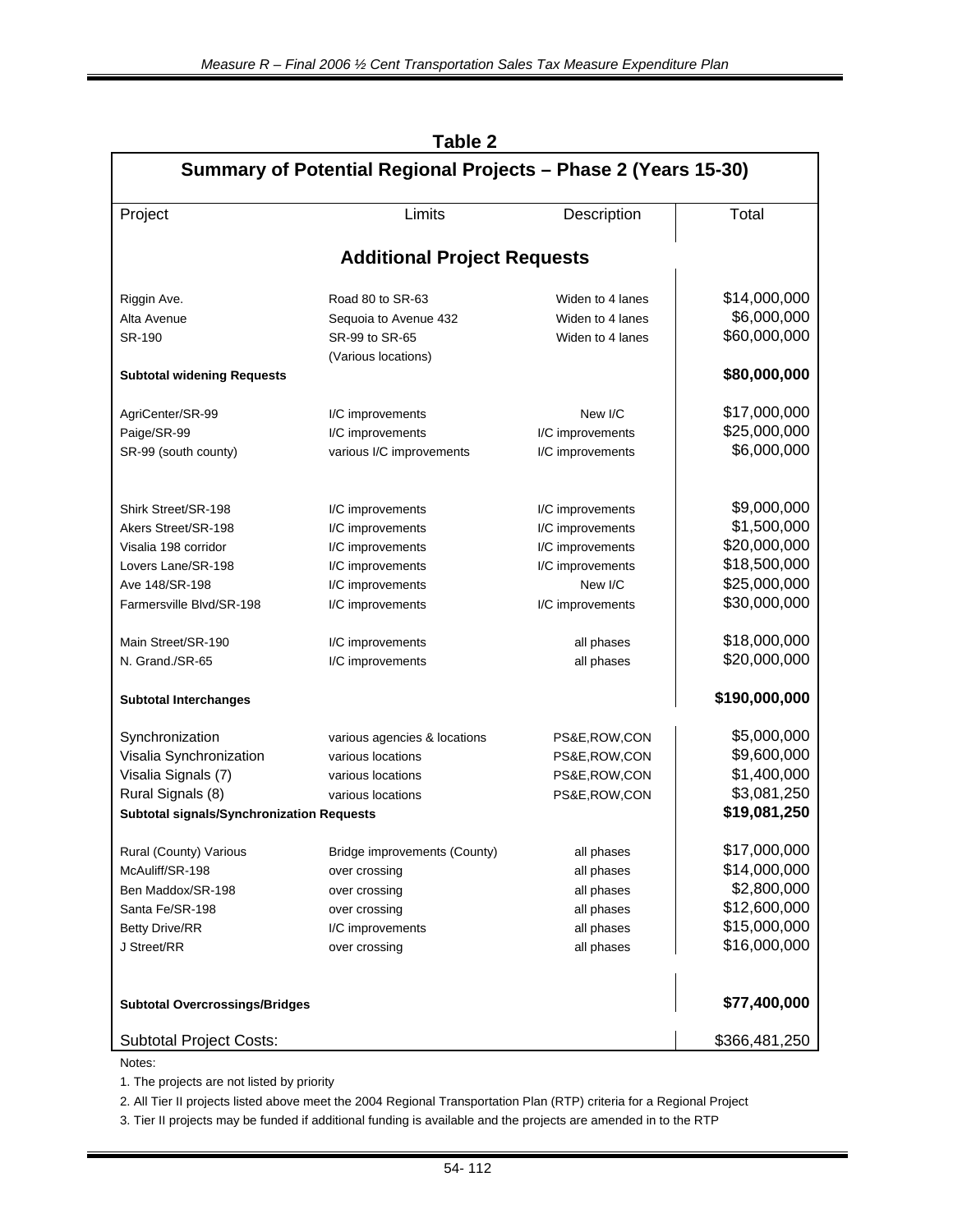

| Table 3<br><b>Tulare County Agency Demographics</b> |                   |         |                         |          |          |                            |  |  |
|-----------------------------------------------------|-------------------|---------|-------------------------|----------|----------|----------------------------|--|--|
| <b>Agency</b>                                       | <b>Population</b> |         | <b>Maintained Miles</b> |          |          | <b>Daily Vehicle Miles</b> |  |  |
|                                                     | 1/1/2006          | ℅       |                         | %        | (1,000s) | %                          |  |  |
| Dinuba                                              | 19,578            | 4.65%   | 59.28                   | 1.54%    | 126.99   | 2.69%                      |  |  |
| Exeter                                              | 10,634            | 2.53%   | 37.89                   | 0.98%    | 55.49    | 1.18%                      |  |  |
| Farmersville                                        | 10,416            | 2.48%   | 26.18                   | 0.68%    | 51.71    | 1.10%                      |  |  |
| Lindsay                                             | 11,185            | 2.66%   | 29.77                   | $0.77\%$ | 59.68    | 1.26%                      |  |  |
| Porterville                                         | 45,220            | 10.75%  | 152.79                  | 3.97%    | 374.06   | 7.92%                      |  |  |
| Tulare                                              | 51,477            | 12.24%  | 152.49                  | 3.96%    | 374.51   | 7.93%                      |  |  |
| Visalia                                             | 111,168           | 26.43%  | 309.06                  | 8.02%    | 1,187.00 | 25.14%                     |  |  |
| Woodlake                                            | 7,305             | 1.74%   | 19.79                   | 0.51%    | 15.93    | 0.34%                      |  |  |
| Non-Incorp.                                         | 153,636           | 36.53%  | 3,064.85                | 79.56%   | 2,475.73 | 52.44%                     |  |  |
| <b>TOTALS:</b>                                      | 420,619           | 100.00% | 3,852.10                | 100.00%  | 4,721.10 | 100.00%                    |  |  |

1. Population is based on California Department of Finance Annual estimates

2. Maintained Miles are obtained from the most recent California Public Road Data book published by Caltrans

3. Daily Vehicle Miles of Travel (1,000) are obtained from the most recent California Public Road Data book published by **Caltrans** 

4. All three formula components will be updated on an annual basis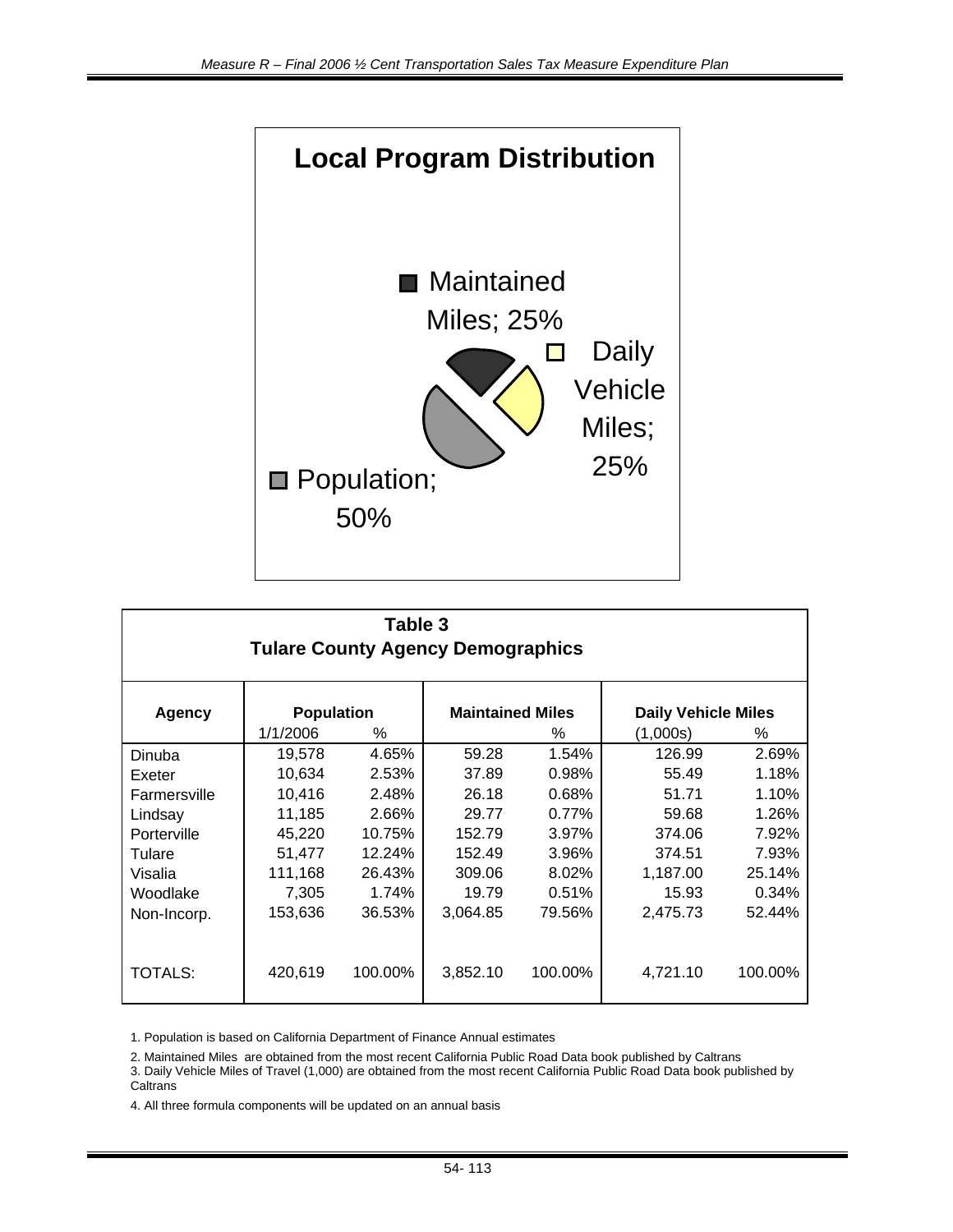|                 | Total       | Total        | Total         | Total         | $%$ of |
|-----------------|-------------|--------------|---------------|---------------|--------|
|                 | Annual      | 10 years     | 20 years      | 30 years      | Total  |
| Dinuba          | \$257,768   | \$2,577,684  | \$5,155,367   | \$7,733,051   | 3.38%  |
| ll Exeter       | \$137,384   | \$1,373,839  | \$2,747,677   | \$4,121,516   | 1.80%  |
| ll Farmersville | \$128,098   | \$1,280,976  | \$2,561,951   | \$3,842,927   | 1.68%  |
| Lindsay         | \$140,049   | \$1,400,486  | \$2,800,972   | \$4,201,459   | 1.84%  |
| ll Porterville  | \$635,786   | \$6,357,863  | \$12,715,725  | \$19,073,588  | 8.35%  |
| ll Tulare       | \$692,468   | \$6,924,677  | \$13,849,354  | \$20,774,031  | 9.09%  |
| ∥ Visalia       | \$1,637,959 | \$16,379,586 | \$32,759,172  | \$49,138,758  | 21.51% |
| ∥ Woodlake      | \$82,343    | \$823,430    | \$1,646,861   | \$2,470,291   | 1.08%  |
| Non-Incorp.     | \$3,904,358 | \$39,043,582 | \$78,087,164  | \$117,130,746 | 51.26% |
|                 | \$7,616,212 | \$76,162,122 | \$152,324,245 | \$228,486,367 | 100%   |

# **Table 4 Summary of Local Program Distribution**

1. Amounts shown are in current dollars

# Notes: **\$7,616,212**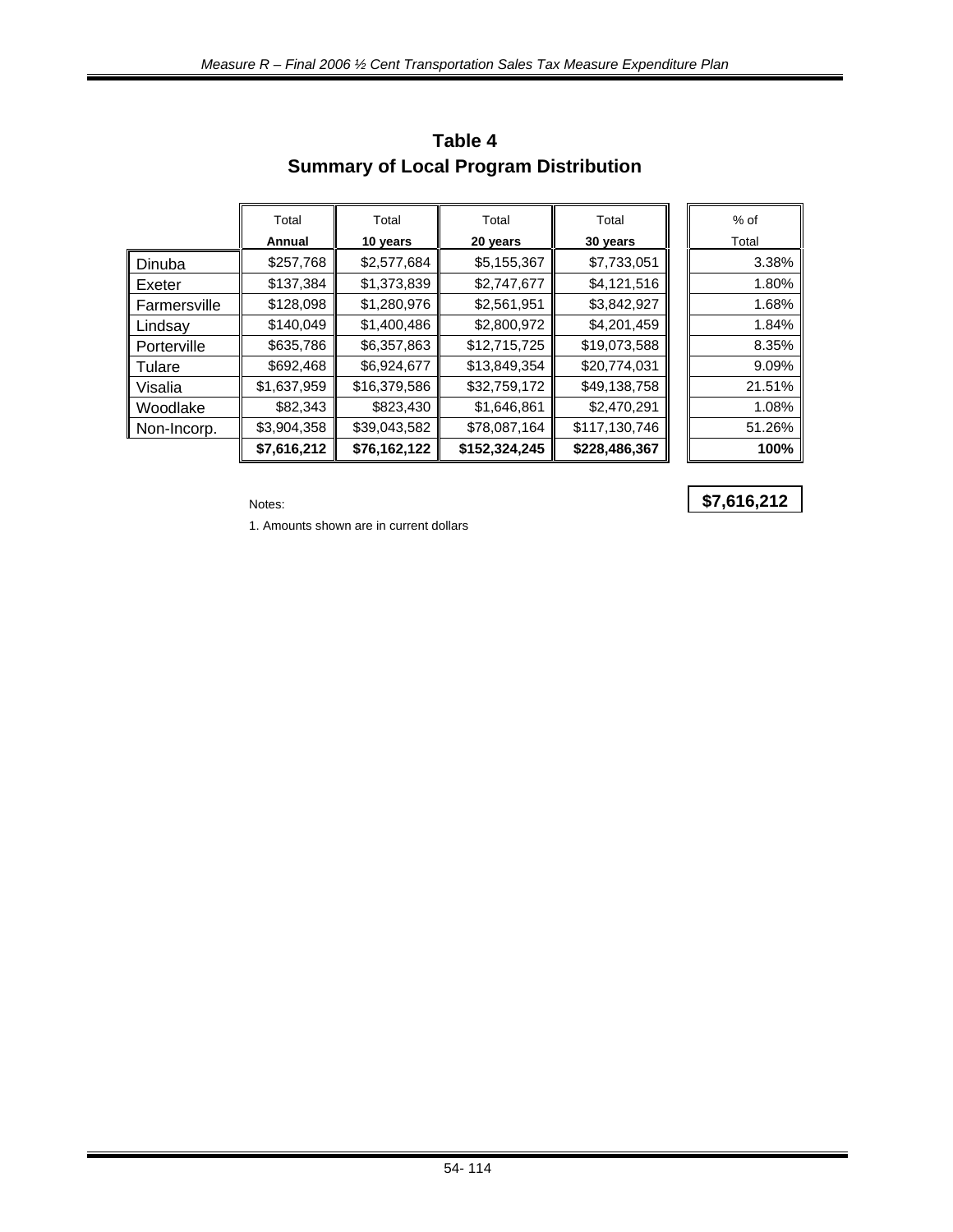|                        | Table 5<br><b>Summary of Transit/Bike/Environmental Projects</b>                                             |                                       |  |                                         |                                                                                                                                              |                                                                                        |  |
|------------------------|--------------------------------------------------------------------------------------------------------------|---------------------------------------|--|-----------------------------------------|----------------------------------------------------------------------------------------------------------------------------------------------|----------------------------------------------------------------------------------------|--|
| Agency                 | Project                                                                                                      | Total                                 |  | Agency                                  | Project                                                                                                                                      | Total                                                                                  |  |
|                        | <b>Transit</b>                                                                                               |                                       |  |                                         | <b>Bike/Pedestrian Projects</b>                                                                                                              |                                                                                        |  |
| Porterville            | CNG Buses (2)                                                                                                | \$600,000                             |  | Lindsay -                               | Ped walkway/Bike<br>Phase 3 Downtown                                                                                                         | \$3,900,000<br>\$2,800,000                                                             |  |
| Dinuba                 | Route expansion (50k a<br>year)                                                                              | \$1,500,000                           |  | Tulare-                                 | Santa Fe Bike - lights<br>Santa Fe Bike - trail head<br><b>Bike Arterial crossings</b>                                                       | \$2,000,000<br>\$2,000,000<br>\$1,000,000                                              |  |
| Visalia                | Service expansion (684k<br>a year)<br>Transit Center expansion                                               | \$20,520,000<br>\$1,000,000           |  | Visalia                                 | St John's River Path                                                                                                                         | \$2,000,000                                                                            |  |
| County                 | Service expansion (500k<br>a year)<br>CNG Buses (4)                                                          | \$15,000,000<br>\$1,200,000           |  |                                         | Cameron Creek path<br>K Street Bike path                                                                                                     | \$4,500,000<br>\$1,500,000                                                             |  |
| Tulare                 | <b>Minor Transit</b><br>improvements<br>operations (100k a year)                                             | \$300,000<br>\$3,000,000              |  |                                         | Packwood Creek<br>Modoc Creek<br>Mill Creek<br>Goshen Enhancement<br>K Road along SJ rail line<br>SJ river to Ave 272                        | \$1,500,000<br>\$1,500,000<br>\$5,000,000<br>\$3,000,000<br>\$4,500,000<br>\$6,000,000 |  |
| Farmersville           | transit center (minor)                                                                                       | \$250,000                             |  | County                                  | Regional Bike Path<br>improvements                                                                                                           | \$5,000,000                                                                            |  |
| Lindsay                | Route expansion (100k a<br>year)<br>transit center (minor)<br>CNG Buses (2)                                  | \$3,000,000<br>\$250,000<br>\$400,000 |  | Exeter<br>Porterville<br>Tulare/Visalia | Bike/ped improvements<br>Bike/ped improvements<br>Santa Fe Gap Connection                                                                    | \$1,000,000<br>\$5,000,000<br>\$3,000,000                                              |  |
| Woodlake               | Route expansion (50k a<br>year)                                                                              | \$1,500,000                           |  |                                         |                                                                                                                                              |                                                                                        |  |
| Exeter<br>Farmersville | (part of Visalia Urbanized<br>Area)<br>(part of Visalia Urbanized<br>Area)                                   |                                       |  | Regional                                | K Road to Exeter                                                                                                                             | \$16,000,000                                                                           |  |
|                        | Regional Light Rail ROW preservation                                                                         | \$10,000,000                          |  |                                         | <b>Total</b>                                                                                                                                 | \$71,200,000                                                                           |  |
|                        | <b>Total</b>                                                                                                 | \$58,520,000                          |  | program<br>environmental)               | <b>Environmental Projects</b><br>Regional Mitigation Banking Program<br>Woodlake Area Mitigation banking<br>(results in \$100,000 a year for | \$2,000,000<br>\$1,000,000                                                             |  |
| Notes:                 | 1. The projects are not listed by priority<br>2. There is not a Tier I/II for the Transit/Bike/Environmental |                                       |  |                                         | <b>Total</b>                                                                                                                                 | \$3,000,000<br>\$132,720,000                                                           |  |

category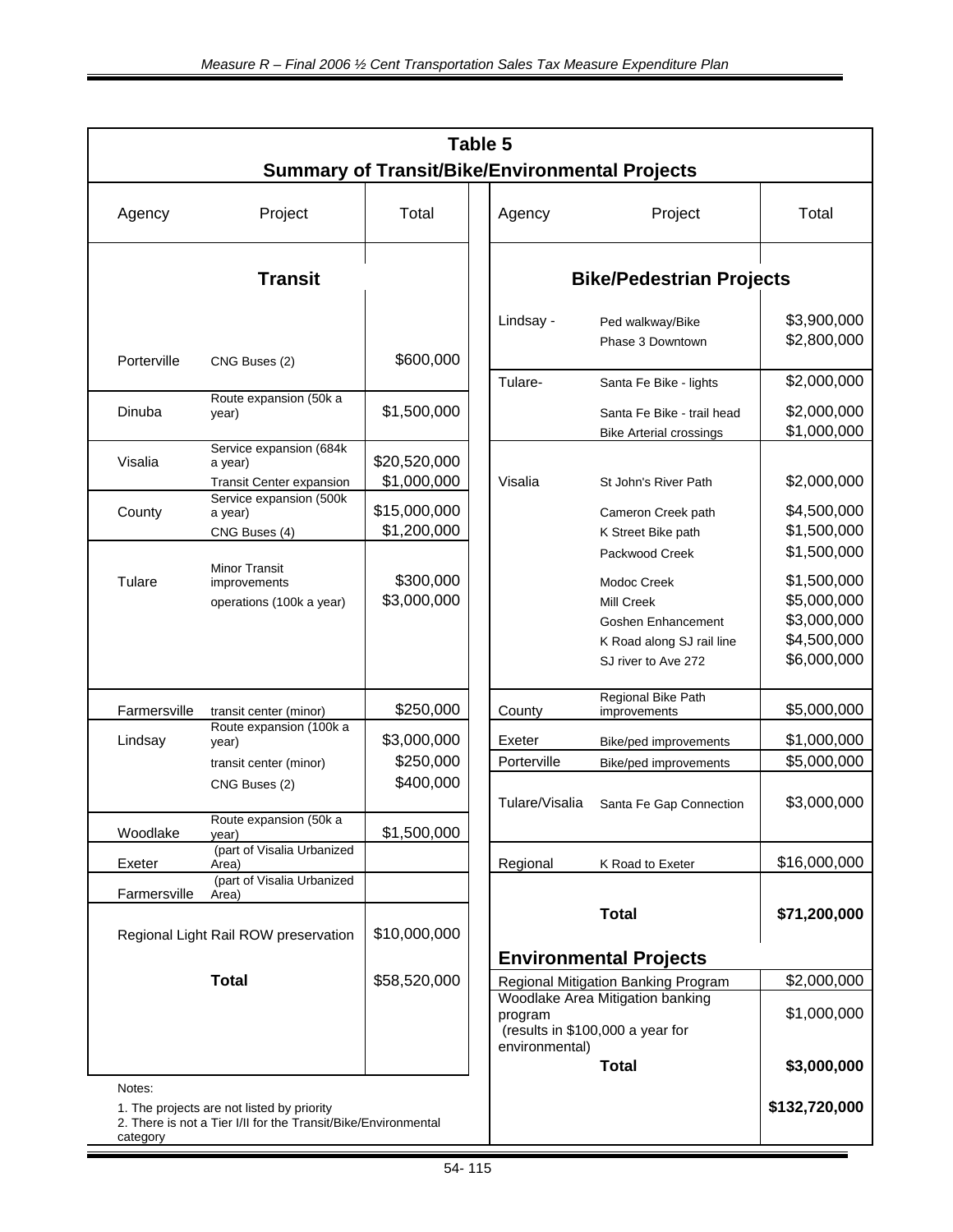# **Project Commitments – Other Programs**

In addition to the Regional Program of projects, the Transportation Measure will provide additional funding for a wide range of projects determined based on agency need. **Table 3** shows the projected revenue distribution for the Local Programs. Each Agency will have different types of transportation projects. Examples of projects would include "pothole" repair, road rehabilitation, adding travel lanes, interchange improvements and other transportation related projects.

The County of Tulare will use the Local Program funding to create a "Farm to Market" program and for other road improvements to existing, community, local unincorporated roads. Figure 3 is a map showing potential or candidate projects for road rehabilitation. The projects are geographically distributed to all parts of the County. The map is shown for illustrative purposes. The County of Tulare will also create a "Local Community Road Improvement Program." The Local Community Road Improvement Program would provide funding for transportation improvements in unincorporated communities. A partial list of the communities is shown below:

| - Alpaugh          | - Ivanhoe              | - Springville                                                           |  |
|--------------------|------------------------|-------------------------------------------------------------------------|--|
| - Cutler-Orosi     | - Lemon Cove           | - Strathmore                                                            |  |
| - Ducor            | - London               | - Terra Bella                                                           |  |
| - Earlimart        | - Pixley               | - Tipton                                                                |  |
| - East Orosi       | - Poplar/Cotton Center | - Traver                                                                |  |
| - East Porterville | - Richgrove            | - Woodville                                                             |  |
| - Goshen           |                        | - Other smaller communities such as Allensworth, Oak Ranch, and Waukena |  |

The other projects the County may potentially use the Local Program funding for include: "Pot-hole" repair, bridge repair, installation of traffic signals and transportation safety projects. The County will evaluate annually the Local Program funded projects and prioritize based on local needs.

The City of Visalia would use the Local Program funding provided through a transportation sales tax augmentation to implement the City's circulation element, and, at Council discretion, may use some of the funds to conduct on-going street maintenance.

Exactly how the City would use the funds could depend on the implementation policies of the tax including but not limited to the amount and rate of project funds generated by the tax, the criteria and priorities used to select the Tier II projects to be funded by the project portion of the sales tax, the financing options allowable under the provisions of the sales tax program, the reimbursement policies of the sales tax program, the availability of grants, bond funds, matching funds, private sector participation, federal earmarks and other types of available funding, what the impact such new monies will have on project prioritization, how cost overruns and revenue shortfalls will be addressed, how projects that impact state highways and/or other jurisdictions will be addressed through the implementation plan, and other factors yet to be determined.

Visalia's share of the Local Program funds could yield \$49.1 million in current dollars. The projects that would assist with the implementation of the City of Visalia's circulation element and therefore could be funded by the Local Program portion of the tax could include, some, but not all of the following:

\*Signal Light Synchronization (\$9.6 million, est.)

\*Interchange improvements at Lovers Lane and State Highway 198 (\$18.5 million, est.)

\*Interchange improvements at Shirk and State Highway 198 (\$9 million, est.)

\*Interchange improvements at Akers and State Highway 198 (\$1.5 million, est.)

\*Interchange improvements at Downtown Visalia (State Highway 63) and State Highway 198 (\$20 million, est.) \*Street maintenance (Est. \$500,000/annually over 30 years or \$15 million)

54- 116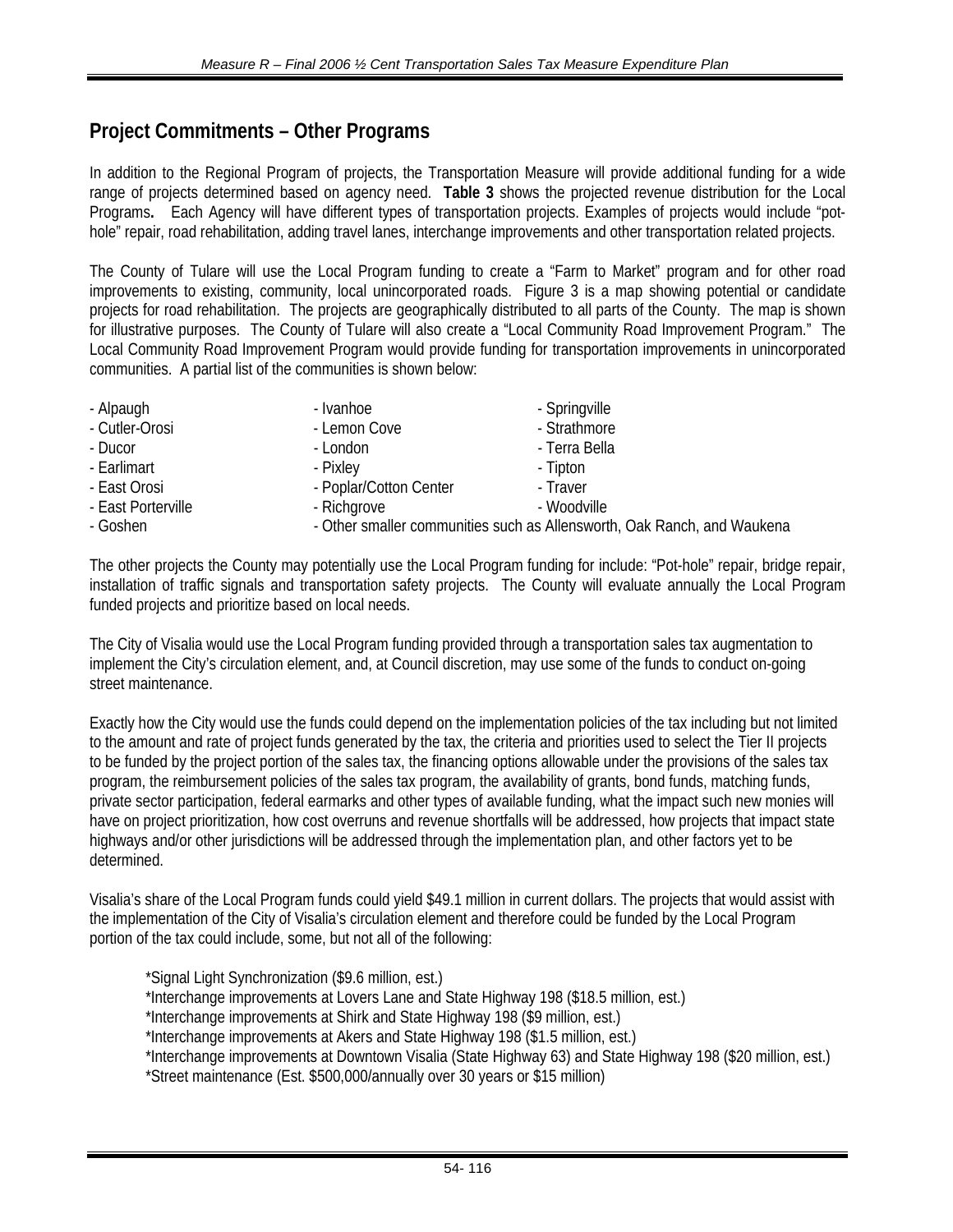Should additional monies become available, or if funding for the above projects comes from another source, some of the following elements of the City of Visalia's transportation system could be funded; however, there is not expected to be enough money from the sales tax augmentation Local Program funds to pay for these critical needs:

\*New interchange at Road 148 and State Highway 198 (\$25 million, est.) \*Santa Fe Street from Caldwell Avenue to Riggin Avenue, including overcrossing (\$12.6 million) \*Overcrossing improvements at Ben Maddox and State Highway 198 (\$2.8 million, est.) \*Overcrossing improvements at McAuliff and State Highway 198 (\$14 million est.)

\*Shirk Street improvements & widening from Highway 198 to Riggin (\$9 million)

\*Caldwell widening from State Route 99 to Mooney Blvd and Santa Fe Street to Road 156 (\$12.6 million)

\*Goshen Avenue realignment to intersect at Lovers Lane and Mill Creek Parkway (\$4 million)

(All estimates are in current dollars; *e*stimated figures noted are the unfunded portions of the projects after the 2007/08 fiscal year.)

The City of Farmersville candidate projects include: traffic signal and intersection improvements to the intersections of Walnut & Freedom Drive and Farmersville & Noble Drive. Other potential uses for Local Program funding in Farmersville include street reconstruction and overlay projects. The City will evaluate annually the Local Program funded projects and prioritize based on local needs.

The City of Exeter candidate projects include: road widening with curb and gutter to Filbert Street, Glaze Street, and 3rd Street. The City will evaluate annually the Local Program funded projects and prioritize based on local needs.

Other Tulare County cities would have candidate projects that could include "pot-hole" repair, road rehabilitation, adding travel lanes, interchange improvements and other transportation related projects. The cities will evaluate annually the Local Program funded projects and prioritize based on local needs.

**Table 4** provides a list of multi-modal transportation projects. Many of these projects will be identified and implemented by the local agencies to address specific needs or will be developed in accordance with implementing guidelines included in **Appendix B**. Examples include: Mass Transit Improvements, regional Bike trails, and contributions to environmental banking.

# *For Further Information:*

Contact the Tulare County Association of Governments to inquire about the Measure process, discuss the candidate projects and programs contained in this Plan, or to inquire about the next steps in the Measure process.

# **Tulare County Association of Governments**

5961 S. Mooney Blvd Visalia, CA 93277 Ph: (559) 733-6291 Fax: (559) 733-6720

*Visit the TCAG website at http://www.tularecog.org/ for more information, to sign up for our email list, and to receive updates on Measure planning activities.*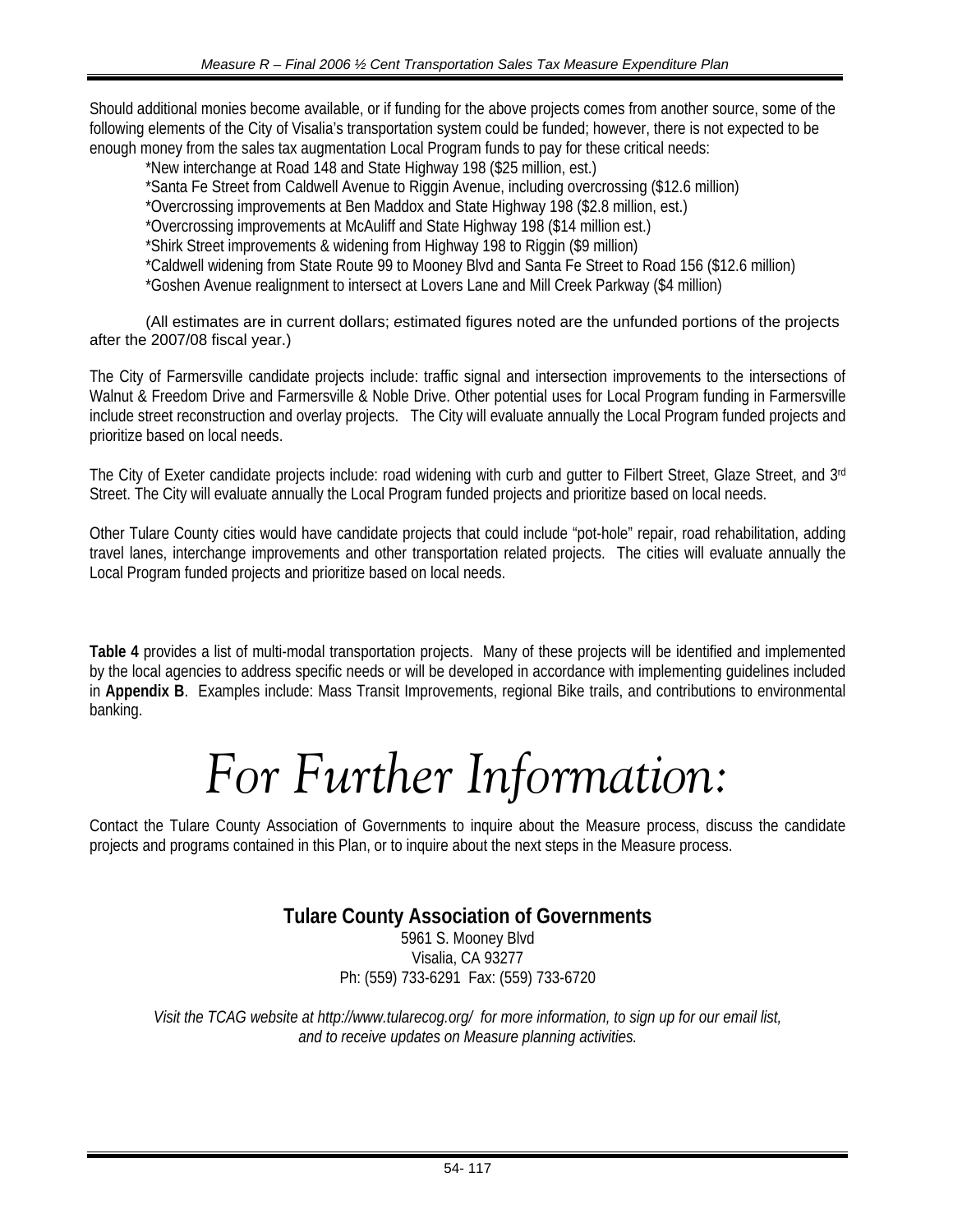

**Figure 2 – Phase 1 Regional Projects**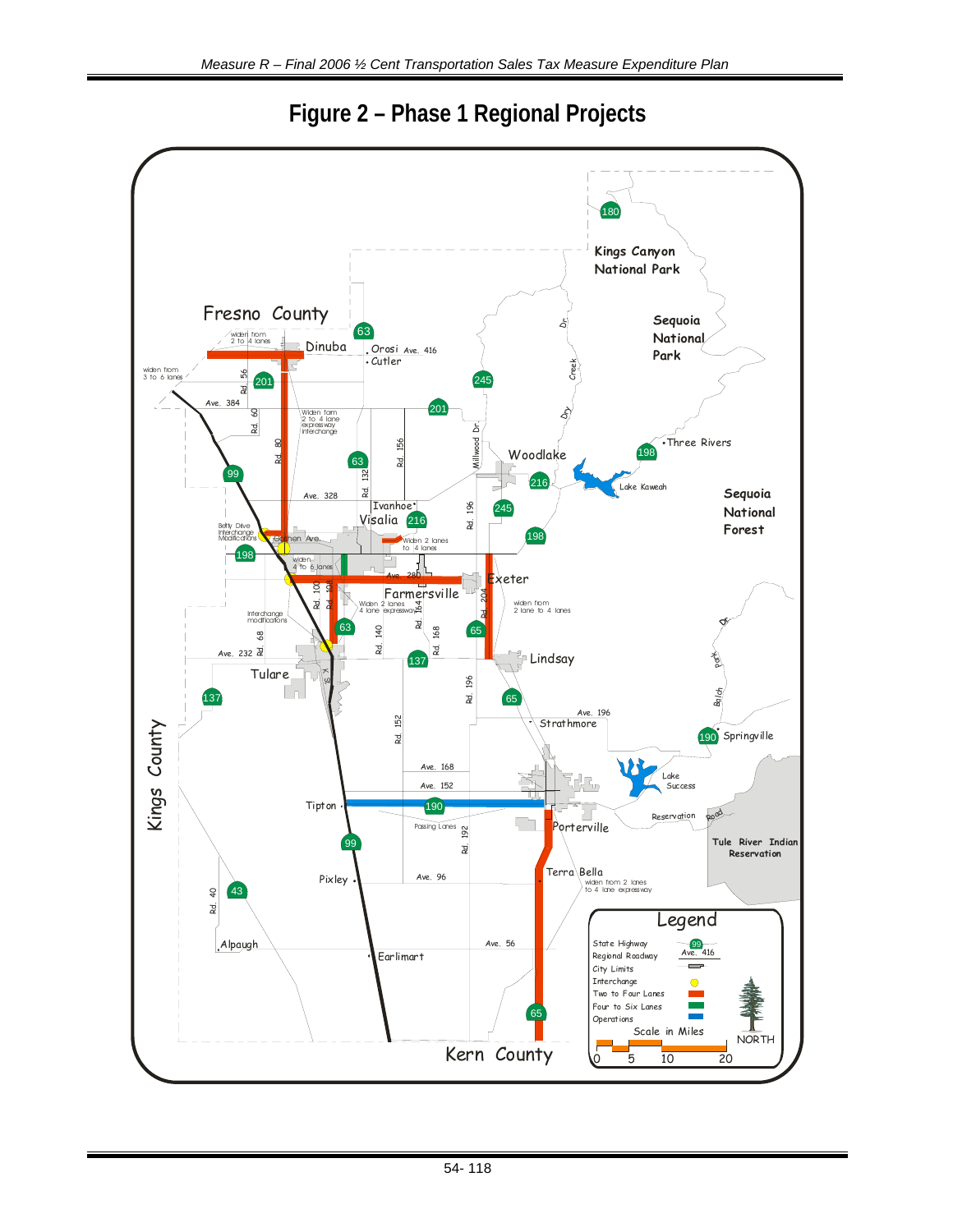# **Figure 3 – County of Tulare candidate "Farm to Market" projects**

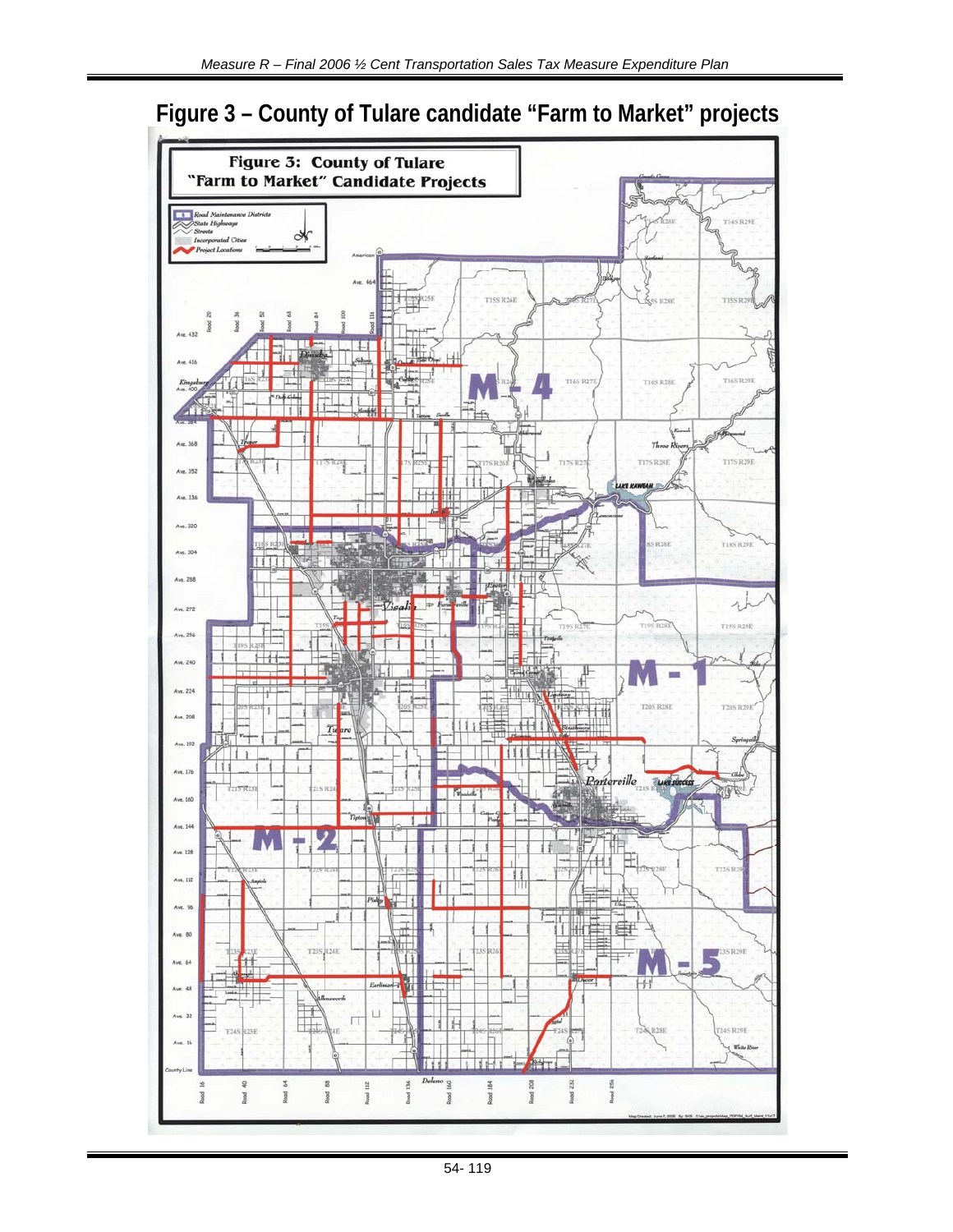# *APPENDICES Appendix A - Plan Administration*

## **Governing Board and Organizational Structure**

A description of the Tulare County Association of Governments and its organizational structure related to the sales tax follows. The structure is consistent with the enabling legislation.

### *Tulare County Transportation Authority Structure under the Measure Program*

The Tulare County Association of Governments (TCAG) will be the Tulare County Transportation Authority and administer the Measure Program in compliance with Public Utilities Code PUC 180000 et seq. If the Measure is approved by Tulare County voters in November 2006, the Authority will be responsible for administering the Measure Programs in accordance with plans and programs outlined in this and subsequent updates of this Plan. In addition, this Plan includes provision for a Citizens' Oversight Committee. Details regarding the Committee are contained in Appendix C. The Strategic/Work Plan will continue to be prepared by TCAG and approved by its Policy Board and by the Authority.

PUC 180000 includes provisions regarding the number of members on the Authority Board. Specifically, the Authority will be represented by thirteen (13) members including:

• Five (5) members of the Board of Supervisors

• One (1) member representing each of the eight cities in Tulare County: Dinuba, Exeter, Farmersville, Lindsay, Porterville, Tulare, Visalia and Woodlake consisting of members of the city council appointed by the city council

The three (3) at-large members of TCAG will not participate as members of the Authority in accordance with the intent of PUC 180051. Alternates to the regular members of the authority may participate in accordance with the TCAG By-Laws.

# **Plan Update, Approval Process, and Expenditure Plan Amendments**

## *Plan Review and approval process*

There are three primary reports/plans that are referenced as follows:

1. The Expenditure Plan – The Expenditure Plan is approved by the voters and may be amended once a year as outlined below.

2. The Annual report – The Annual report is prepared each year by the Citizen's Oversight Committee to provide review how sales tax receipts are being spent and publicize the results

3. Bi-Annual Strategic/Work Plan – Prepared every two years to outline project expenditures. The Strategic Plan will be timed to coincide with the development of the Bi-annual State Transportation Improvement Program development.

In compliance with schedules mandated in federal and state law, TCAG regularly prepares a new long-range transportation plan (RTP) that updates and renews a list of candidate projects for all transportation modes (streets, highways, public transportation, bikeways, aviation, etc.). If funds are available for any projects beyond those now listed Table 1 in this Expenditure Plan, they will be drawn from that list. TCAG will have the option of issuing bonds to deliver Measure projects and programs contained in this Expenditure Plan to reduce project costs by delivering them earlier.

All updates of the Expenditure Plan will be subject to public review and public hearings. While these candidate projects may change and priorities for funding may occur, there are more than enough project needs within the County to be addressed using all types of funding, including Measure funds. It will be vital during development of each Expenditure Plan Update to consider financing all transportation modes in order to insure a balanced and efficient transportation system. All of the projects and programs included in this Expenditure Plan are considered essential to meet the transportation needs of Tulare County.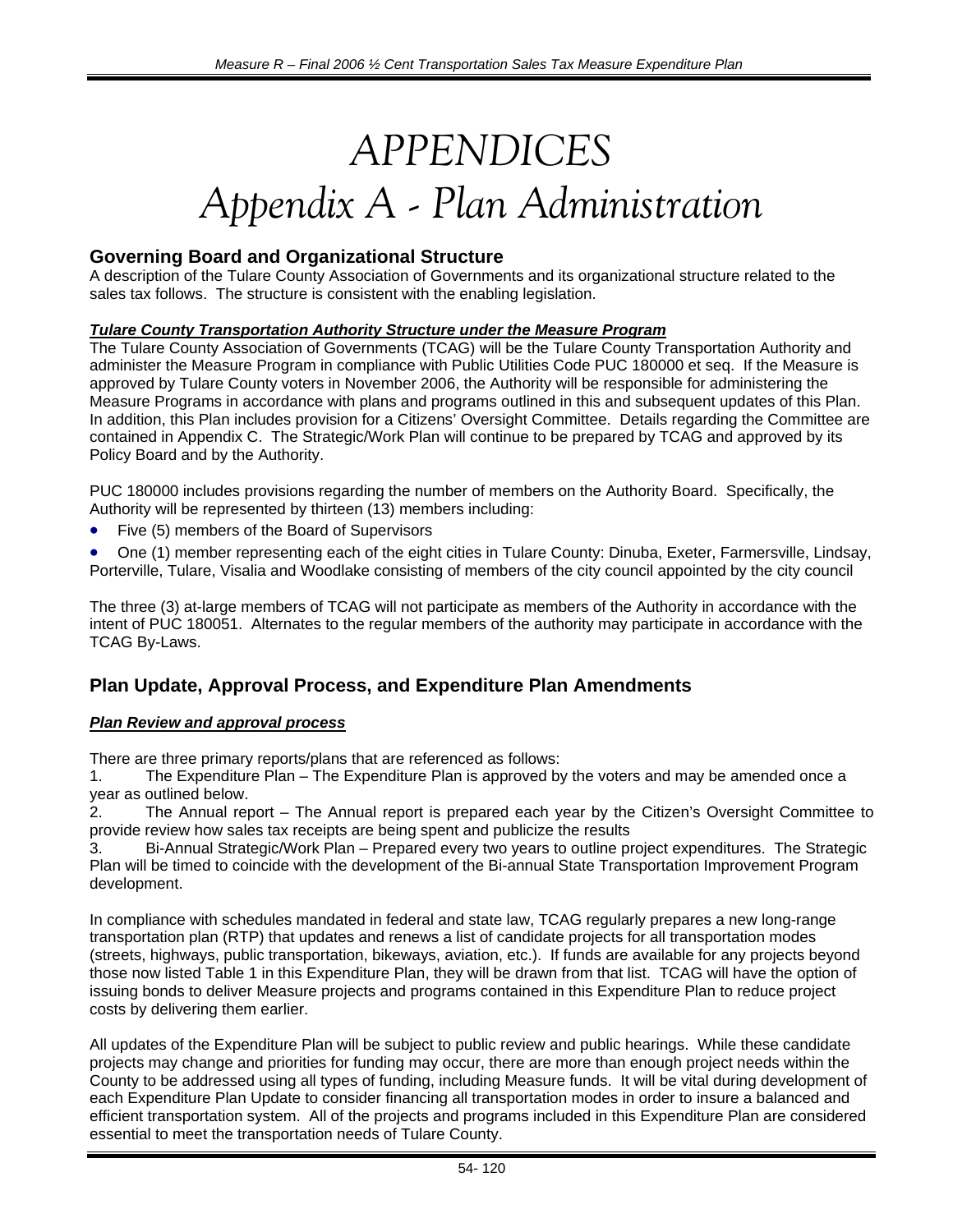### *Amendments to the Expenditure Plan*

The TCAG Board may annually review and propose amendments to the Expenditure Plan to provide for the use of additional Federal, State and local funds, to account for unexpected revenues, or to take into consideration unforeseen circumstances. In order to react to changes in funding and/or priorities, an amendment to the plan can be proposed. Amendments will require the same voting requirements that TCAG used to adopt the original Expenditure Plan.

### *Bi-Annual Strategic/Work Plan*

The following steps will be taken by TCAG to prepare and adopt this and future Strategic Plan/biennial updates of the Transportation Measure Strategic/Work Plan. This will include a financial plan that coincides with the development of the State Transportation Improvement Program (STIP).

• TCAG staff working with member agencies and affected stakeholders will develop the Draft Strategic/Work Plan, and will update it every two years

The TCAG Policy Board receives the Draft Strategic/Work Plan and its updates and schedules public hearings to review the Plan

The TCAG Policy Board adopts the Strategic/Work Plan

## **Independent Financial Audits**

If the Measure is approved by the voters, TCAG would conduct independent financial audits consistent with PUC 180000 et seq.

### **Implementing Guidelines**

#### *Administration Program: - 1% of the Measure*

There are a number of processes that TCAG must also perform to support the Measure Program including maintenance of the Expenditure Plan and development of requirements associated with:

- Each of the proposed allocation programs
- The identification and prioritization of projects

It is recommended that TCAG be allocated 1% of sales tax revenue to address important activities. Activities of TCAG are described below:

- ¾ Prepare Annual Work Program and Budget
- ¾ Develop the Allocation Program requirements including focused studies needed to implement Measure programs
- $\triangleright$  Prepare the Strategic/Work Plan every two years
- $\triangleright$  Develop the priority list of regional capacity increasing and rehabilitation projects  $\triangleright$  Conduct an independent audit of Measure programs and funds on an annual bas
- ¾ Conduct an independent audit of Measure programs and funds on an annual basis
- **EXECONDUCT AN ORGAN PROPER FOR A CONDUCT A**<br>
EXECT: ISSUE bonds to deliver Measure projects and
- Issue bonds to deliver Measure projects and programs contained in this Strategic/Work Plan to save project costs by delivering them earlier
- $\triangleright$  Allocate Measure proceeds to the local jurisdictions consistent with the Program requirements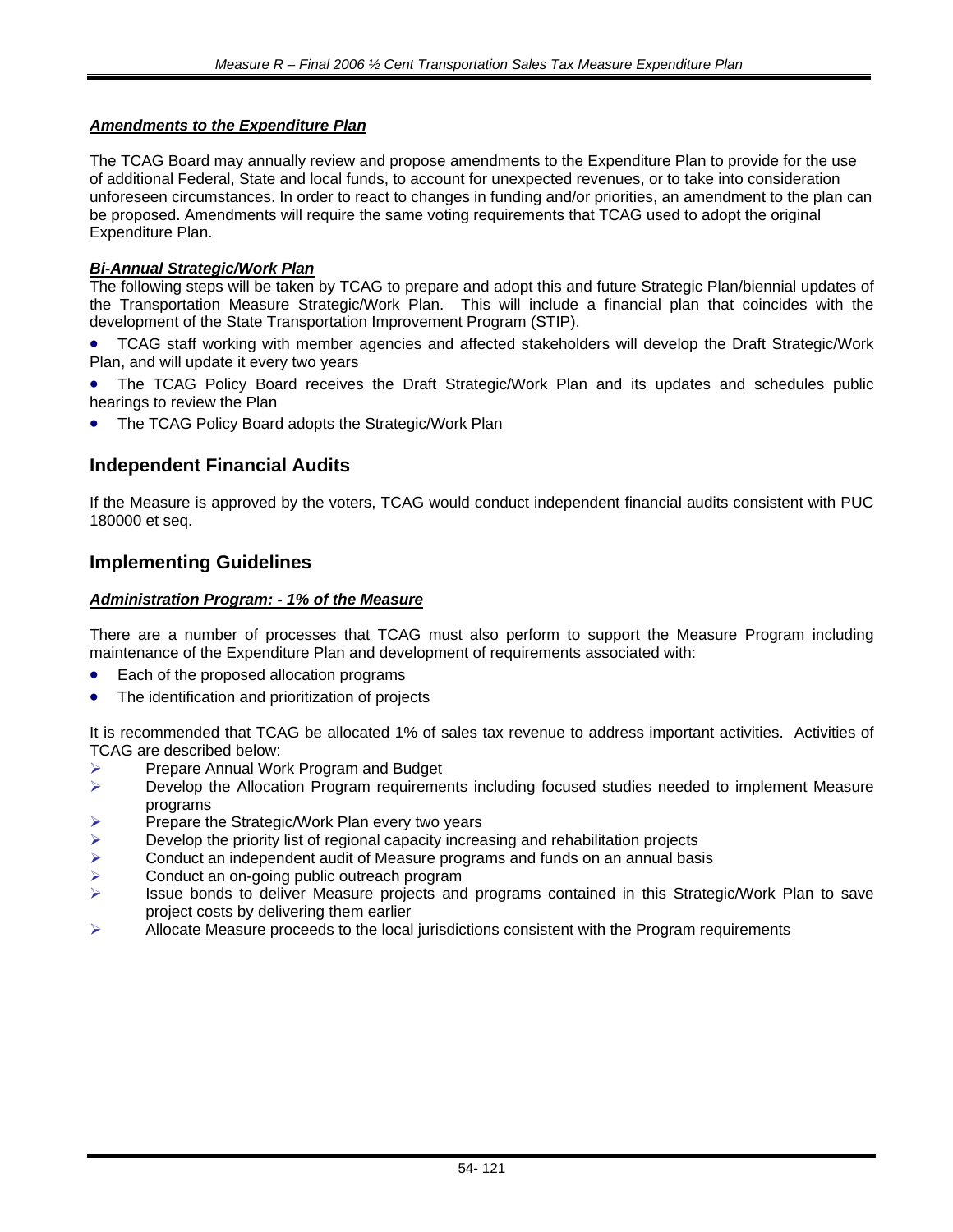### *Bonding and Financing*

TCAG will have the authority to bond and use other financing mechanisms, including, when more advantageous economically, loans from banks and other financial lending institutions, for the purposes of expediting the delivery of transportation projects and programs and to provide economies of scale. Bonds or loans, if issued, will be paid with the proceeds of the transportation sales tax. The costs and risks associated with the bonding and loans will be presented in Strategic/Work Plan, and will be subject to public comment before any bond sale or loan application is approved.

TCAG will also be able to use other means to accelerate the delivery of projects and programs, including partnering with other COGS, the State of California, the Federal Government, and other government agencies, federal authorization funds, federal earmarks, partnering with private entities, seeking outside grants and matching or leveraging tax receipts to the maximum extent possible.

Local agencies may choose to advance funds for a project, either a project specified in the plan, or a project for which they plan to use their local agency Local Program funds, and to receive reimbursement for that advancement in accordance with the plan. The fund advancement and reimbursement projections must be approved by TCAG in accordance with the voting requirements, prior to proceeding with the project.

### *Contingency Fund*

TCAG will also have the ability to set aside a contingency fund of up to 5% of the annual receipts from the tax.

Revenues to fund the contingency may be accumulated through the following: revenues exceed projections or a project's cost is lower than anticipated resulting in excess funds.

In the event that actual revenues in any given year are less than the budgeted revenues, the TCAG Board may use the contingency fund to make up the difference between the budgeted revenues and the actual revenues. The contingency fund may also be used to fund projects where the actual cost exceeds projections.

### *Accountability*

All business of TCAG will be conducted in an open and public meeting process in accordance with the California Brown Act. TCAG will approve all spending plans described in this document and will ensure that adequate public involvement has been included in the preparation of all spending plans. TCAG will be required to hire an independent auditor who will annually audit all sales tax expenditures, ensuring that expenditures are made in accordance with the plan, and with prudent, established accounting regulations and practices.

# *Other Guidelines*

This plan is guided by principles that ensure that the revenue generated by the transportation sales tax is spent in the most efficient and effective manner possible, consistent with the desires of the voters of Tulare County. The principles outlines in this section provide flexibility needed to address issues that may arise during the life of the plan.

- 1. TCAG will fund both regional and local projects, and will also provide funds to local agencies to address special and localized needs.
- 2. TCAG is charged with a fiduciary duty in administering the transportation sales tax proceeds in accordance with the applicable laws and this Expenditure Plan. Receipt of these tax proceeds may be subject to appropriate terms and conditions as determined by TCAG in its reasonable discretion, including, but not limited to, the right to require recipients to execute funding agreements and the right to audit recipients' use of the tax proceeds.
- 3. The monies collected through TCAG shall be accounted for and invested separately, unless and until the funds are turned over to a local agency in accordance with the plan. At such time, the local agency shall keep a separate accounting of the monies and any and all expenditures to ensure that the monies are spent in accordance with the approved expenditure plan.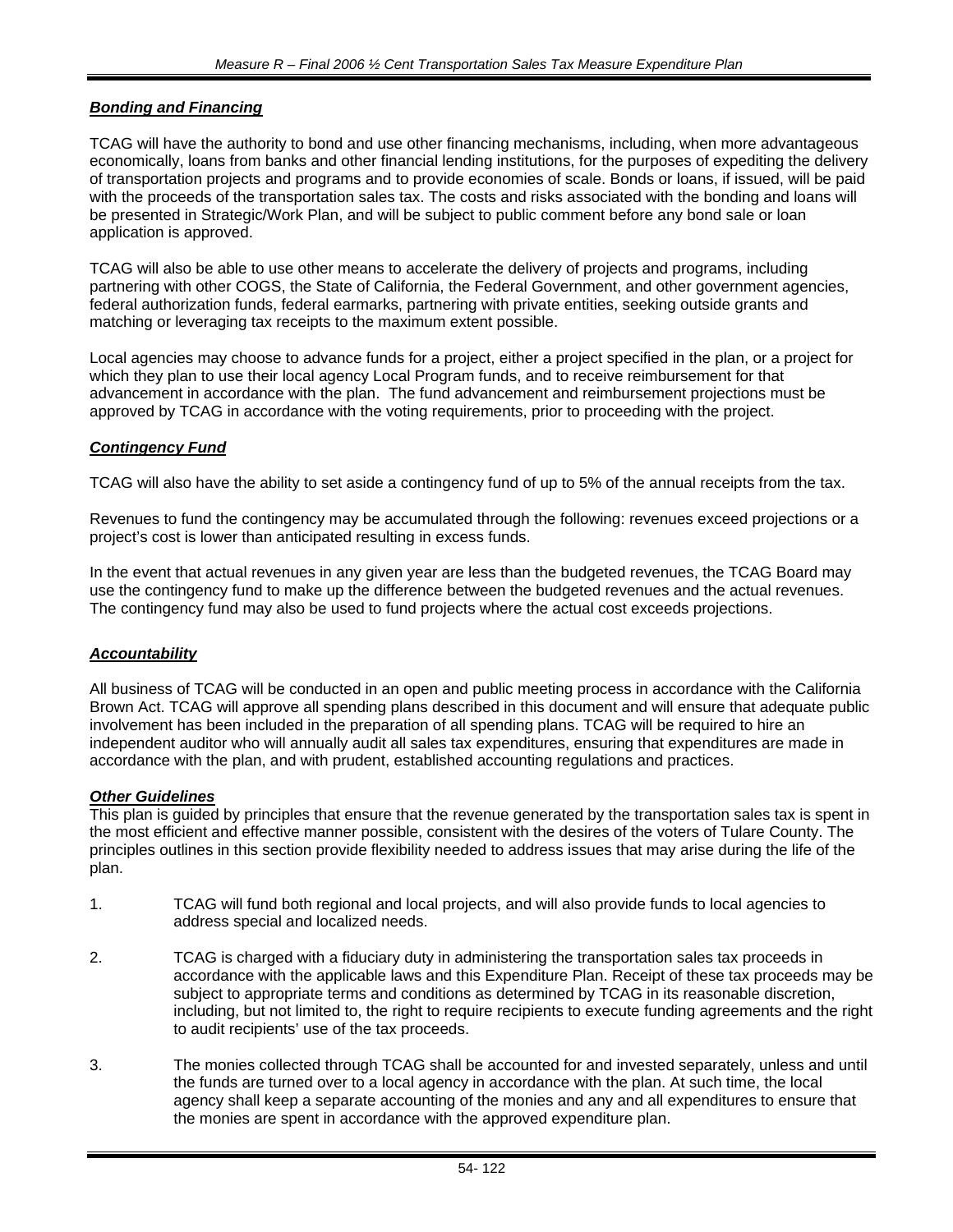- 4. All meetings of TCAG will be conducted in public accordance to state law, through publicly noticed meetings. The annual budget of TCAG, annual work plan, biennial Strategic/Work Plan, and annual report will all be prepared for public scrutiny. The interests of the public will further be protected by the Citizens' Oversight Committee described in this Plan.
- 5. Under no circumstances may the proceeds of this transportation sales tax be applied to any purpose other than for transportation improvements benefiting Tulare County and its member agencies. The funds may not be used for any transportation projects or programs other than those specified in this Plan without an amendment of the Expenditure Plan.
- 6. Actual revenues may be higher or lower than expected in this Plan, due to changes in receipts and/or matching or leveraging capability. Estimates of actual revenue will be programmed annually by the TCAG during its annual budget process.
- 7. The actual requirements for funds in a specific program could be higher or lower than expected due to changes in funding outside of this transportation sales tax, or due to changes in project costs or feasibility. Should the need for funds for any program/project be less than the amount to be allocated by the sales tax, or should any project become infeasible for any reason, funds will first be considered for reprogramming to other programs or projects in the same urban area in accordance with voting described above at a noticed public hearing. Should the need for funds in the entire area be less than the amount to be allocated by the transportation sales tax, the TCAG Board may amend the Expenditure Plan to reallocate funds to the other projects following its procedures for a plan amendment.
- 8. All projects funded with these transportation sales tax funds will be required to complete appropriate California Environmental Quality Act (CEQA) and other environmental review as required.
- 9. Funds may be accumulated by TCAG or by recipient agencies over a period of time to pay for larger and long-term projects. All interest income generated by these proceeds will accrue to the specific fund/project intended. If accumulated for a general purpose, the proceeds will be used for the transportation purposes described in the Expenditure Plan.
- 10. TCAG will have the capability of loaning transportation sales tax receipts at prevailing interest rates to other member agencies for the implementation of needed transportation projects, provided that a guaranteed revenue stream is devoted to repay such a loan over a maximum amount of time, and provided that the loan will not interfere with the implementation of programs or projects defined in the Expenditure Plan. Loaning of funds requires TCAG Board approval.
- 11. Matching or leveraging of outside funding sources is strongly encouraged. Any additional transportation sales tax revenues made available through their replacement by matching funds will be spent based on the principles outlined previously in these guidelines. A member agency may elect to advance Tier I Regional Project using local funds. The agency would be eligible for repayment for the amount advanced (with no interest) subject to TCAG approval of the advancement and the year of reimbursement.
- 12. For Transit/Bike/Pedestrian projects shown on Table 5, obtaining outside funding or grants is encouraged. For every dollar of sales tax funding saved by an agency through obtaining outside grants, 50% will be provided to that agency's Local Program fund. (Excludes: CMAQ, TEA, FTA 5307, and FTA 5311 or other state/federal grant administered through TCAG). The other 50% would be placed in the Local Program fund to be distributed among all agencies. Examples of eligible grants include but are not limited to: State of California Bike Lane Account funding, Federal Recreation trials Program, and Federal Transit Administration new starts program.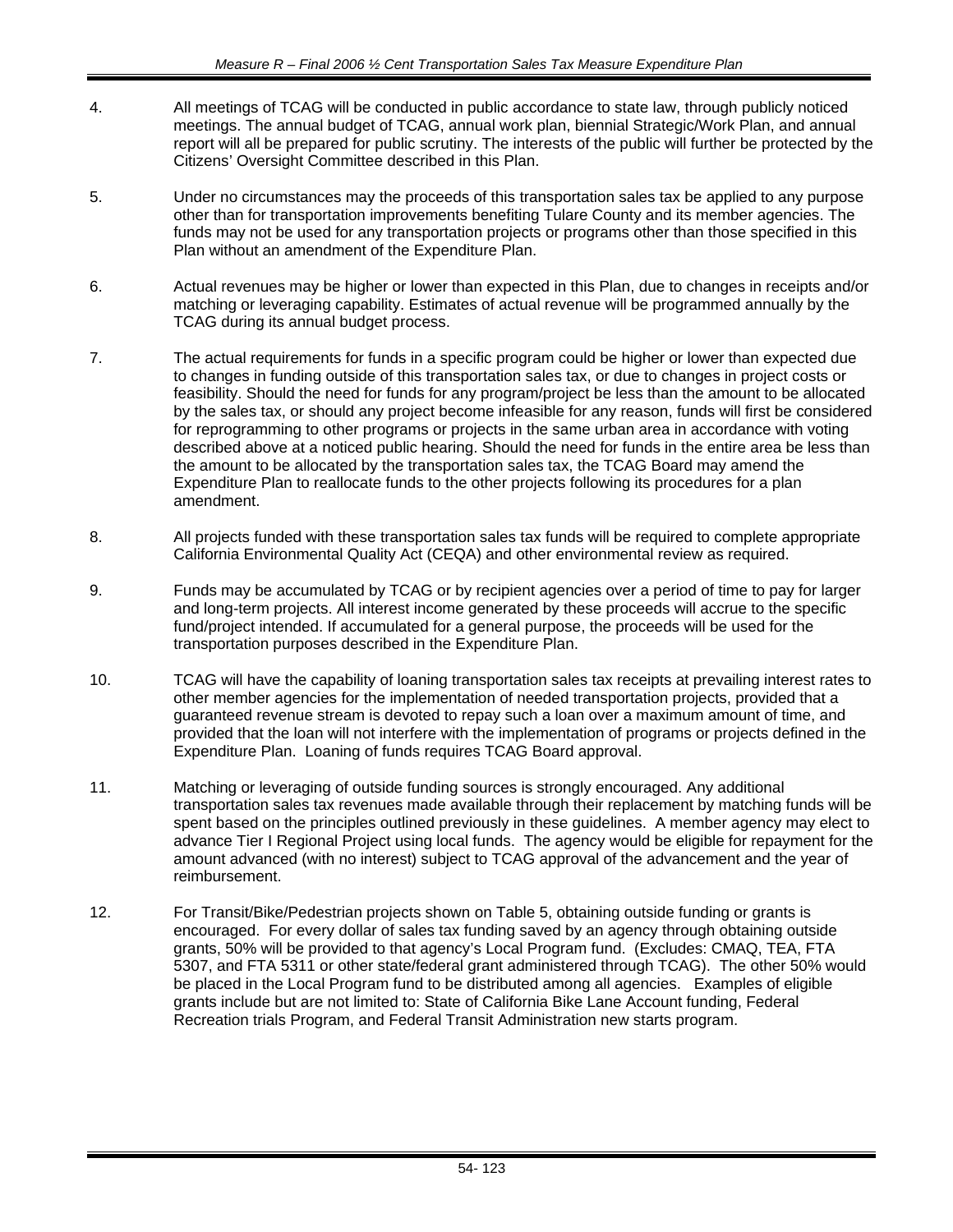- 13. For 'Regional Projects' shown on Tables 1 and 2, obtaining third party grants by member agencies is encouraged so as to leverage sales tax revenue and expedite completion of projects. All funds generated by such third party grants solicited for specific regional projects shall be applied solely to those projects. TCAG will give preference to use the savings resulting from said grants toward other regional projects which primarily benefit the member agency responsible for obtaining said grants. Grants, as applied to the foregoing, do not include STIP funds.
- 14. New incorporated cities or new transit agencies or services that come into existence in Tulare County during the life of the Expenditure Plan could be considered as eligible recipients of funds through a Plan Amendment, and an additional position created on the governing board.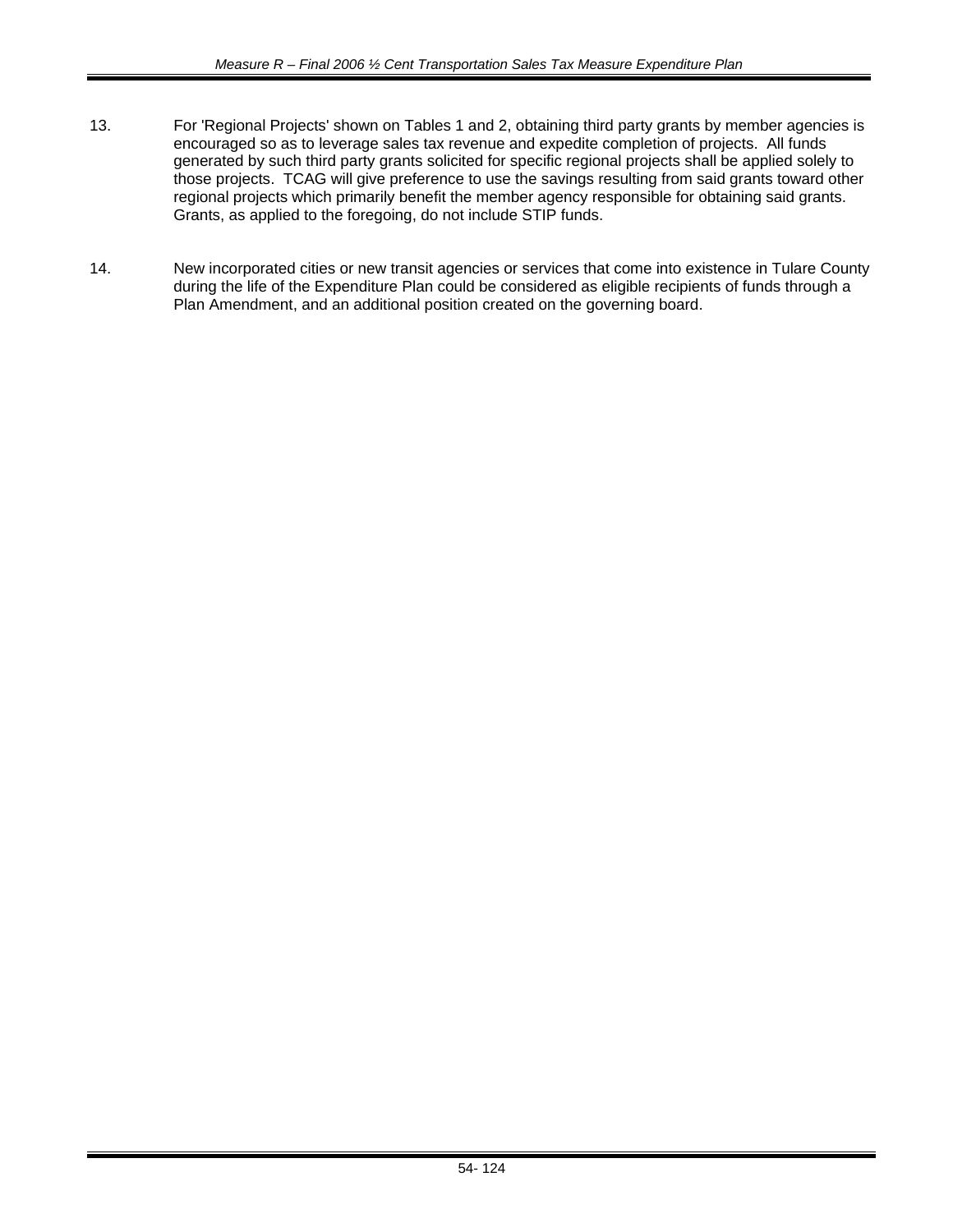# *Appendix B – Implementing Guidelines*

The following Implementing Guidelines are intended to "guide" development and implementation of the measure program for Tulare County. Each of the three (3) transportation funding programs is described below. Implementing Guidelines for the fourth program (Administration/Planning Program) are described in Appendix A.

# **1. Regional Project Program (Regional Transportation Program)- 50% of the Measure**

The Expenditure objectives are to:

- Provide additional funds to make up anticipated shortfalls to meet regional street and highway improvement needs
- Leverage Local Program state and federal funding from the California Transportation Commission (CTC)
- Accelerate delivery of street and highway projects that may otherwise be delayed because of other funding shortages

The program would provide funds for:

- Additional lane capacity on existing regional streets and highways
- Major Interchange improvements
- Other improvements which improve mobility performance on the regional system

Eligible expenditures for Phase 1 and Phase 2 projects would include all recognized project phases including:

- Planning and environmental analysis
- Preliminary engineering
- **Design**
- Right-of-way acquisition and relocation
- Utilities relocation
- Construction & Construction Engineering

In addition to Transportation Measure funds, the Regional Projects Program would require the partial allocation of State Transportation Improvement Program funds available to Tulare County to regional capacity increasing projects. These funding sources together result in slightly more than **\$903 million** available for Phase 1 and Phase 2. Phase 2 projects are considered for advancement if additional funding is available and the projects are amended in to the current Regional Transportation Plan. During preparation of the biennial Strategic//Work Plan Updates, TCAG will develop a detailed improvement program that specifies the timing and delivery of projects or funding order considering project cost benefit, project readiness, and funding availability.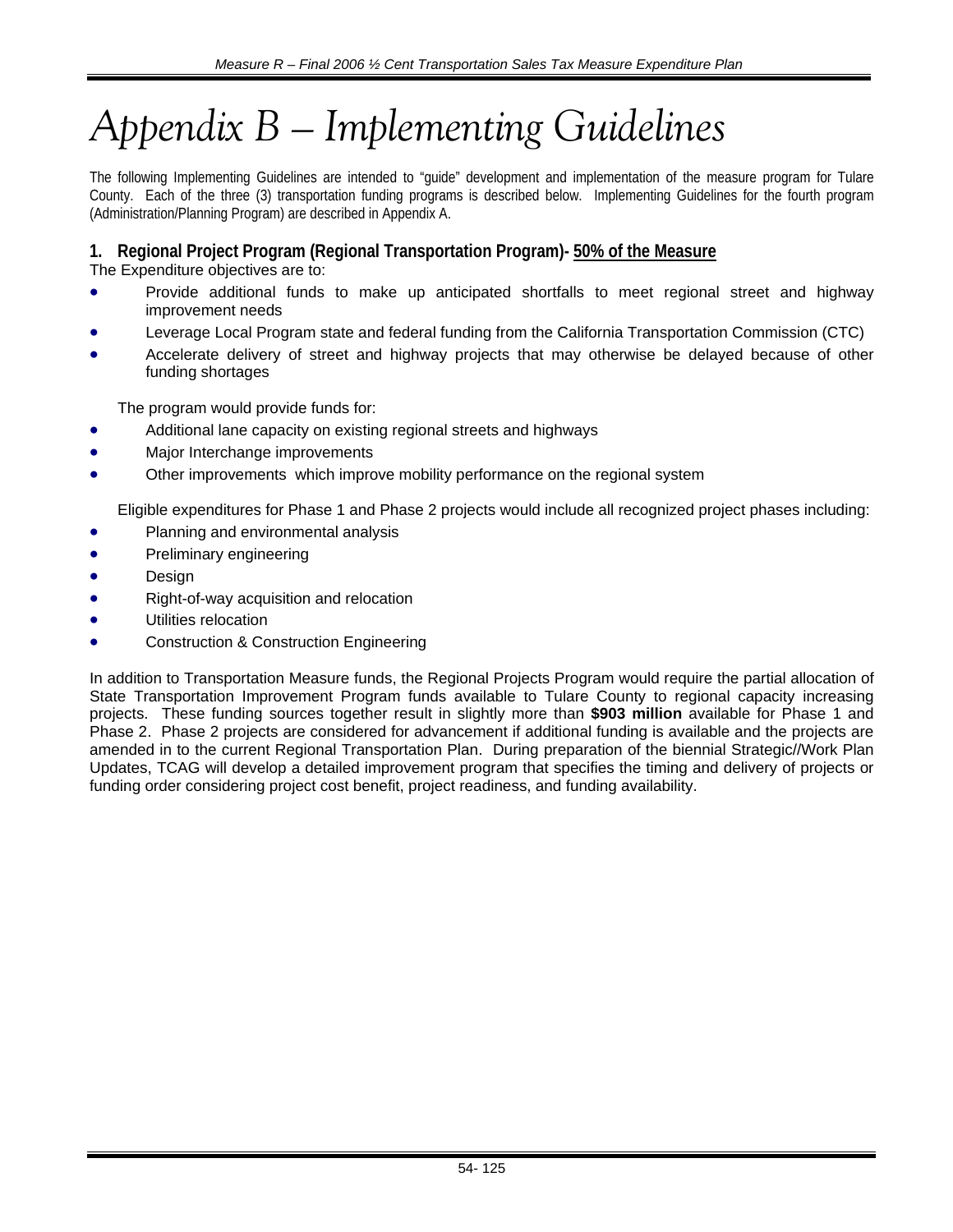# *2.* **Local Transportation Program - 35% of the Measure**

This program would augment:

- Existing local, state, and federal funds for local streets and roads
- Any other form of transportation that provides funding for transportation projects of significance to local agencies
- Local Transportation Impact Fees

The improvements in this category are not limited to just the concept of rehabilitation. The funding is available to all jurisdictions to address their respective needs. This program will provide "flexible funding" for:

- Meeting scheduled maintenance needs
- Rehabilitating the aging local system
- Pot hole repair
- **Signals**
- Safety Improvements
- Bridge replacement
- New local road capacity
- Maintenance and rehabilitation projects
- Separate street traffic from increasing rail traffic (railroad grade separations)
- Signal Synchronization
- Other improvements directly or indirectly related to transportation

As with the Regional Projects Program, funds could be used for all needed phases of project development and implementation.

- *3.* **Transit/Bikes/Environmental Mitigation Program (Public Transportation Program) 14% of Measure** The program would include funding augmentation to existing transit operators to maintain basic transit services to meet the needs of:
	- Public transit
	- Those who are unable to drive
	- Those who choose an alternative to the use of private automobiles for work and shopping trips

The program includes funding for:

- **Bicycle projects**
- Pedestrian improvements
- Environmental Mitigation
- Light Rail

.

The Environmental Mitigation funds would be applied to an environmental mitigation bank that would encompass the projects and programs that may be funded with Measure assistance. This program would also reduce the time and significant delays associated with the current process of securing approval of affected resource agencies.

As with the Regional Projects Program, funds could be used for all needed phases of project development and implementation. In addition to Measure funds, the Regional Projects Program would require the partial allocation of Regional CMAQ/TE funding administered through TCAG. These funding sources together result in slightly more than **\$132 million** available for Transit/Bikes/Environmental projects.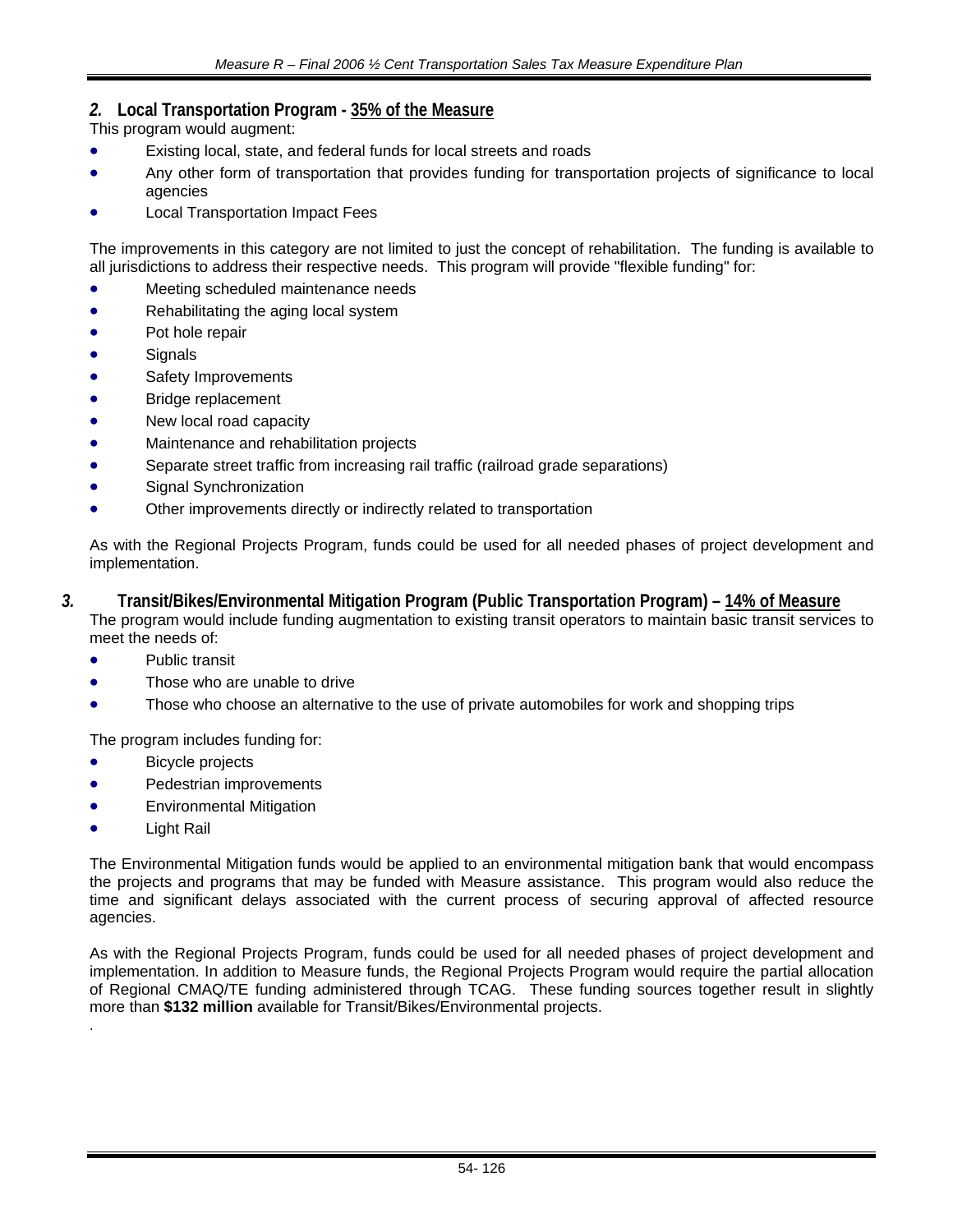# *Appendix C – Citizens' Oversight Committee*

# **Committee Purpose**

To provide input on implementation of the plan, and to advise the TCAG Board if and when the plan needs to be augmented and to ensure that the funds are being spent in accordance with the plan.

To inform the public and to ensure that the Transportation Measure (Measure) funding program revenues and expenditures are spent as promised to the public.

### **Administrative Issues**

### *Committee Formation*

- The Committee will be formed within six (6) months upon approval of the Measure by the voters of Tulare County in November 2006
- The Citizens' Oversight Committee (Committee) shall not be amended out of the Expenditure Plan
- Meetings will commence when Measure revenues are recommended for expenditure; including Strategic/Work Plan updates

### *Selection and Duties of Committee Chair and Vice Chair*

- The Committee shall select a Chair and Vice Chair from the members, each of whom shall serve a one (1) year term
- The duties of the Chair will be to call meetings, set agendas, and preside over meetings
- The duties of the Vice Chair will be to perform the same duties described above in the absence of the Chair

### *Committee Meetings*

- The Committee will hold one formal meeting annually, with additional meetings scheduled as needed by the Committee.
- All Committee meetings must be held in compliance with the Brown Act
- All meetings will be conducted per "Robert's Rules of Order"

### *Subcommittee Requirements*

- Subcommittees: the Committee may elect to form subcommittees to perform specific parts of its purpose.
- All subcommittees shall have an odd number of members

# **Committee Membership, Selection, and Quorum**

### *Membership & Selection*

The Committee will be designed to reflect the diversity of the County. The Committee will consist of 16 members. Each organization represented on the Citizens' Oversight Committee will nominate its representative; with final appointments approved by the governing board of the TCAG. The membership shall be as follows:

\*One member will be appointed by each City and the County. (Total of 9)

\*One representative from a major private sector Tulare County employer, nominated by the Tulare County Economic Development Corporation

\*One representative from the building industry, nominated by the Tulare County Building Industry Association.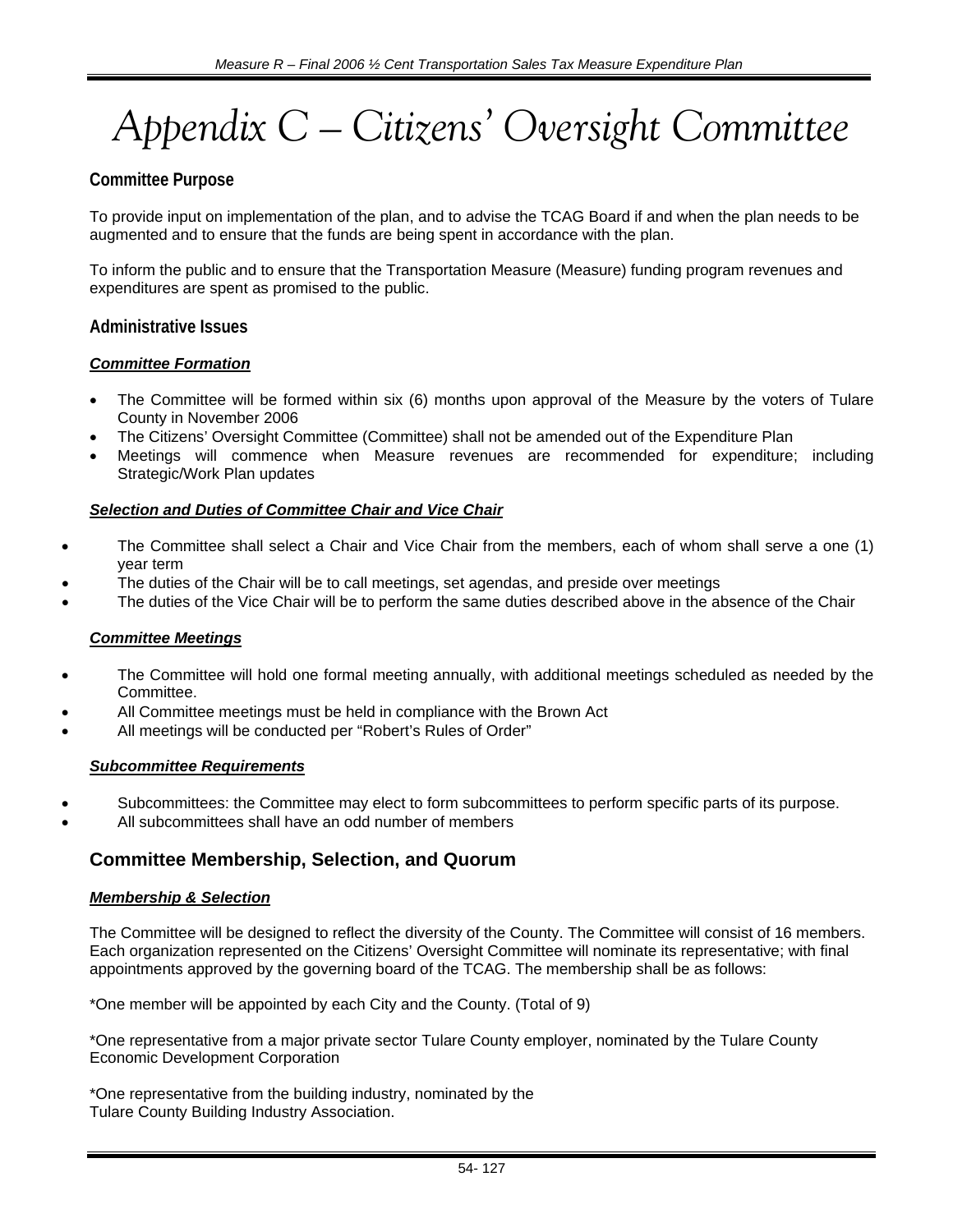\*One representative from the agriculture industry, nominated by the Tulare County Farm Bureau

\*One representative from the Hispanic community, nominated by the Tulare Kings Hispanic Chamber of **Commerce** 

\*One representative from an advocacy group representing bicyclists and pedestrians, and/or transit.

\*One member who is a professional in the field of audit, finance and/or budgeting with a minimum of five years in a relevant and senior decision-making position in the public or private sector.

\*One representative from an environmental advocacy group

• In the case of the final three representatives, applications from citizens from Tulare County who are over the age of 18 will be solicited and accepted and the representatives will be selected by the other 13 seated Board members, subject to final approval by TCAG.

### *Quorum*

• A Quorum will be no less than nine (9) members of the Committee

• An action item of the Committee may be approved by a simple majority of those present, as long as the quorum requirement is met.

### *Term of Membership*

- Terms of membership will be for two (2) years. No member may serve more than 8 years
- Members may be reimbursed for authorized expenses, but not be compensated for their service on the **Committee**

• In an effort to maintain Committee member consistency, during the first two (2) years of the Committee, terms will be staggered with 8 of the members to serve a one-year term, 8 of the members to serve a two-year term. The length of the first terms will be determined via random selection.

Proxy voting will not be permitted

### *Eligibility*

- U.S. citizen 18 years of age or older who resides in Tulare County
- Not an elected official at any level of government
- Not a public employee at any State, County or local city agencies

• Must submit an annual statement of financial disclosure consistent with Fair Political Practices Commission (FPPC) rules and regulations and filed with the Authority

#### **Staffing**

• TCAG will staff the Committee and provide technical and administrative assistance to support and publicize the Committee's activities.

• TCAG services and any necessary outside services will be paid using the TCAG's Measure Administration Program revenues

• Expert staff will be requested to provide information and make presentations to the Committee, as needed

#### **Responsibilities**

The Committee may receive, review and recommend any action or revision to plans, programs, audits or projects that is within the scope of its purpose stated above. Specific responsibilities include:

• Receive, review, inspect, and recommend action on independent financial and performance audits related to the Measure